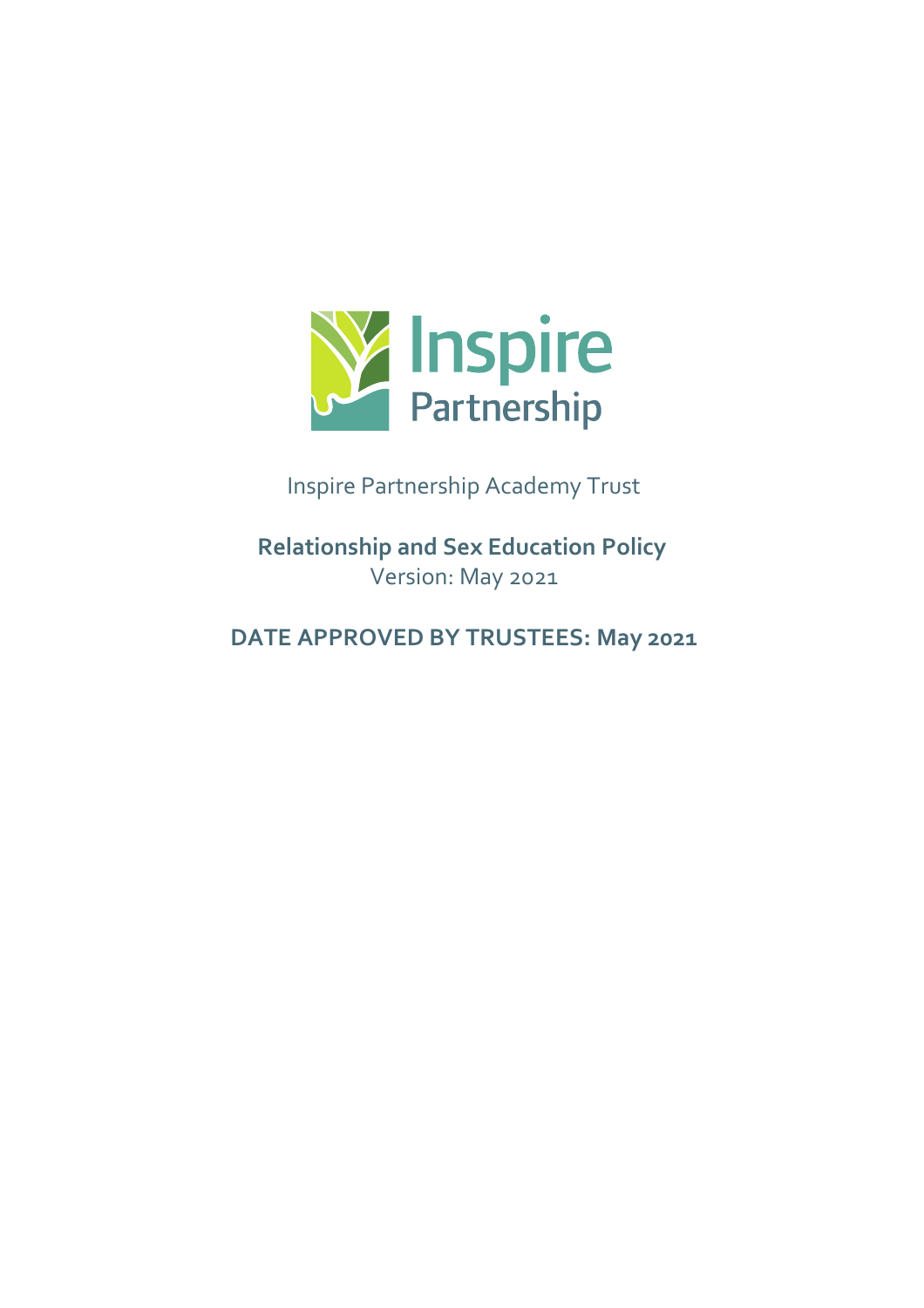Inspire Partnership Relationships and Sex Education Policy May 2021



|                | 1.1 |  |  |
|----------------|-----|--|--|
|                | 1.2 |  |  |
| $\overline{2}$ |     |  |  |
|                | 2.1 |  |  |
|                | 2.2 |  |  |
| $\overline{3}$ |     |  |  |
|                | 3.1 |  |  |
|                | 3.2 |  |  |
|                | 3.3 |  |  |
|                | 3.4 |  |  |
|                | 3.5 |  |  |
|                | 3.6 |  |  |
| $\mathbf{L}$   |     |  |  |
|                | 4.1 |  |  |

 $\overline{2}$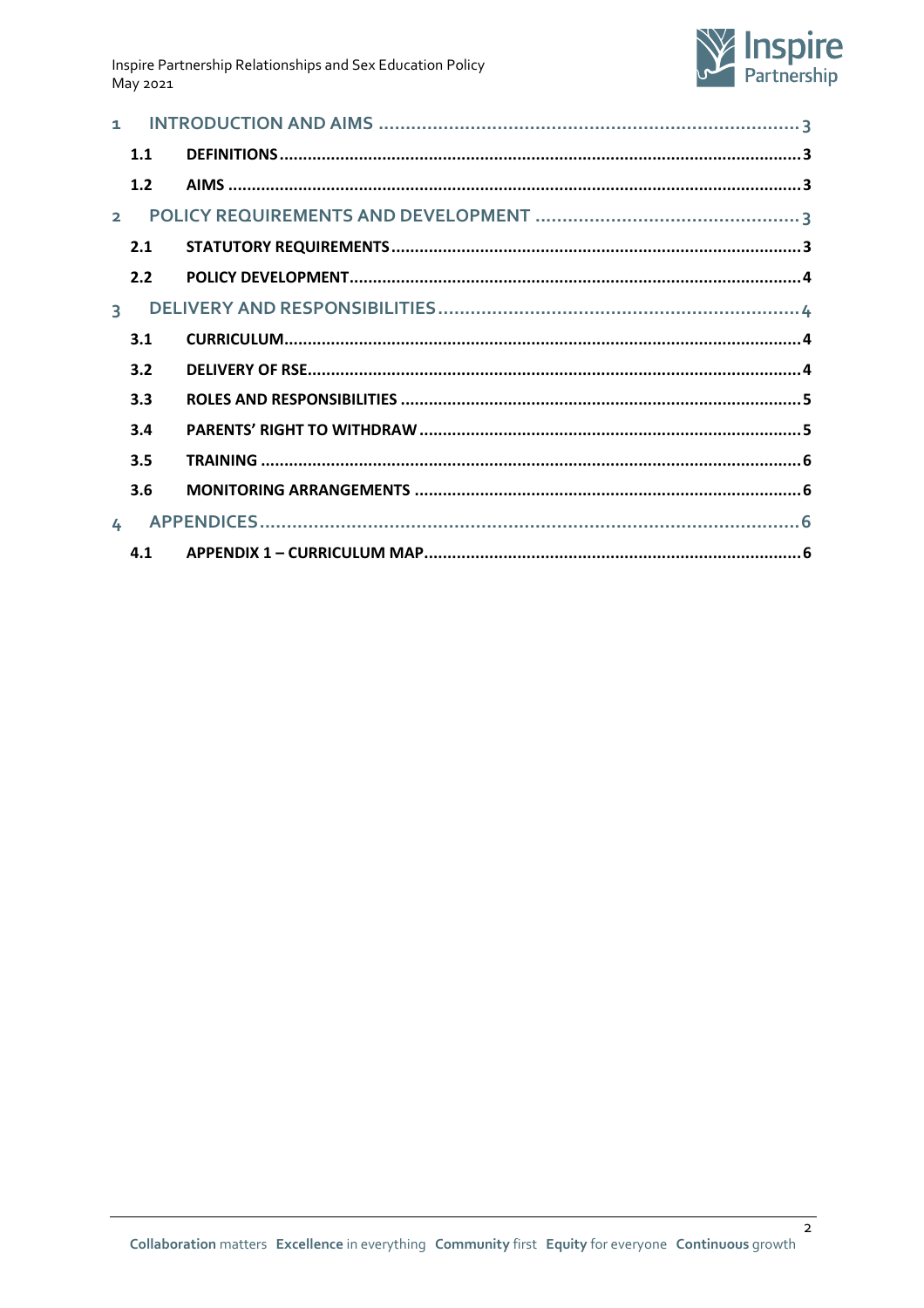

# <span id="page-2-0"></span>**1 INTRODUCTION AND AIMS**

This policy covers the teaching of Relationships and Sex Education in our school. It also covers Health education.

### <span id="page-2-1"></span>**1.1 DEFINITIONS**

1.1.1 Relationship Education

We define Relationships Education as teaching pupils about positive relationships, with a focus on friendships, family relationships, relationships with other children and with adults.

1.1.2 Sex Education

Sex Education teaches pupils basic scientific facts about how humans and other animals grow and reproduce. Sex Education teaches boys and girls about puberty and the changes that adolescence brings. This is only taught in Years 5 and 6.

#### <span id="page-2-2"></span>**1.2 AIMS**

The aims of Relationships and Sex Education (RSE) at our school are to:

- Provide a framework in which sensitive discussions can take place
- Prepare pupils for puberty, and give them an understanding of sexual development and the importance of health and hygiene
- Help pupils develop feelings of self-respect, confidence and empathy
- Create a positive culture around issues of sexuality and relationships
- Teach pupils the correct vocabulary to describe themselves and their bodies

# <span id="page-2-3"></span>**2 POLICY REQUIREMENTS AND DEVELOPMENT**

#### <span id="page-2-4"></span>**2.1 STATUTORY REQUIREMENTS**

As a primary academy from September 2020, we must provide Relationships and Health Education to all pupils as per section 34 of the [Children and Social work act 2017.](http://www.legislation.gov.uk/ukpga/2017/16/section/34/enacted) We also need to teach the elements of sex education contained in the science curriculum. In teaching RSE, we are required by our funding agreements to have regard t[o guidance](https://www.gov.uk/government/consultations/relationships-and-sex-education-and-health-education) issued by the s[e](http://www.legislation.gov.uk/ukpga/1996/56/contents)cretary of state as outlined in section 403 of the [Education Act 1996.](http://www.legislation.gov.uk/ukpga/1996/56/contents)

Schools are required to comply with relevant requirements of the Equality Act 2010. Under the provisions of the Equality Act, schools must not unlawfully discriminate against pupils because of their age, sex, race, disability, religion or belief, gender reassignment, pregnancy or maternity, marriage or civil partnership11, or sexual orientation (collectively known as the protected characteristics). Schools must also make reasonable adjustments to alleviate disadvantage and be mindful of the SEND Code of Practice when planning for these subjects.

Schools should consider what they can do to foster healthy and respectful peer-to-peer communication and behaviour between boys and girls, and provide an environment, which challenges perceived limits on pupils based on their gender or any other characteristic, including through these subjects and as part of a whole-school approach.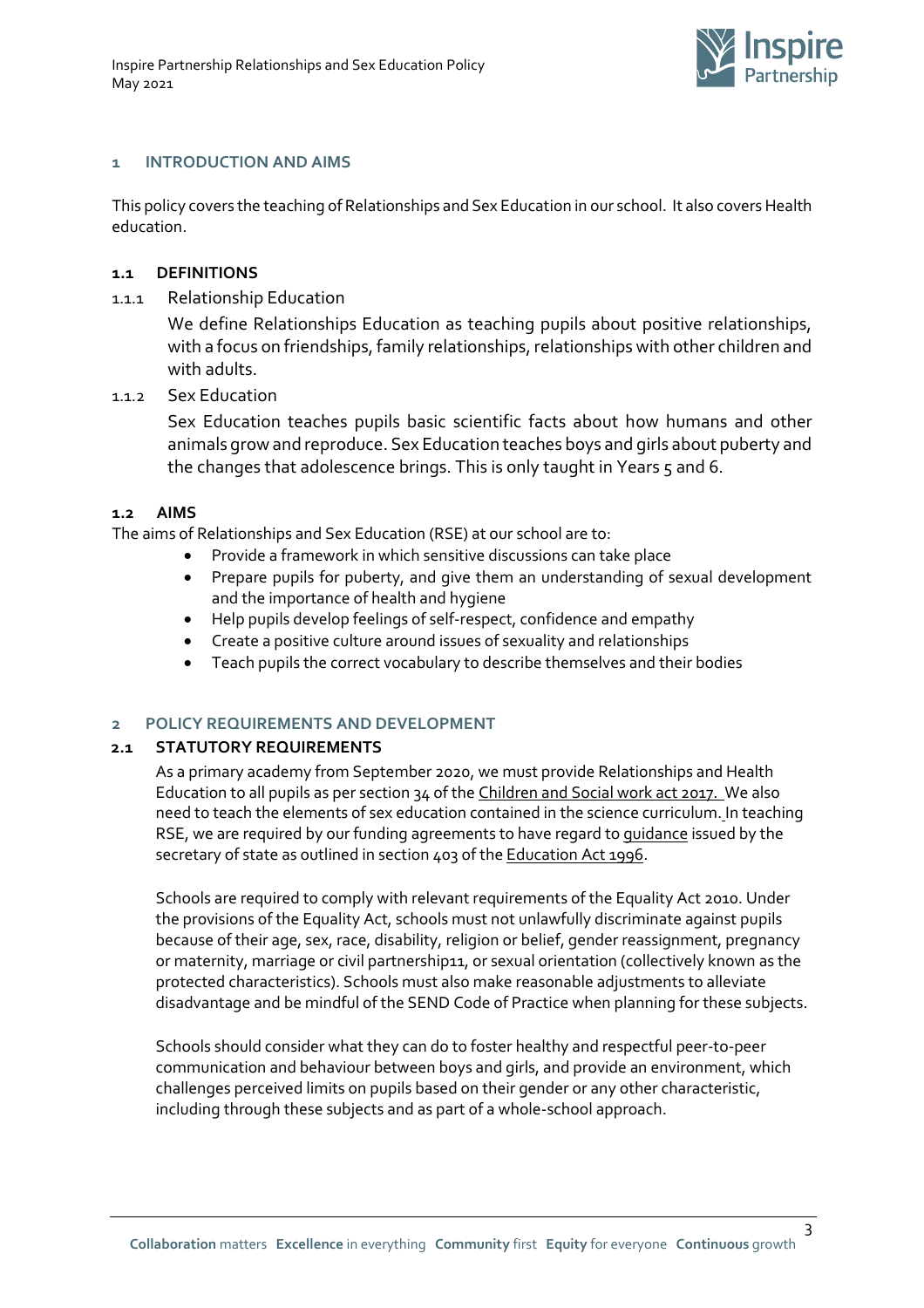Inspire Partnership Relationships and Sex Education Policy May 2021



# <span id="page-3-0"></span>**2.2 POLICY DEVELOPMENT**

This policy has been developed in consultation with staff and parents. The consultation and policy development process involved the following steps:

- Review a working group have worked collaboratively on all relevant information including relevant national and local guidance
- Staff consultation identified staff in each school were given the opportunity to look at the policy and make recommendations
- Parent/stakeholder consultation parents and any interested parties were invited to attend a meeting about the policy
- Ratification once amendments were made, the policy was shared with Trustees and ratified

## <span id="page-3-1"></span>**3 DELIVERY AND RESPONSIBILITIES**

## <span id="page-3-2"></span>**3.1 CURRICULUM**

Our curriculum is set out as per Appendix 1 but we may need to adapt it as and when necessary. We have developed the curriculum in consultation with parents, pupils and staff, taking into account the age, needs and feelings of pupils. If pupils ask questions outside the scope of this policy, staff will respond in an appropriate manner so they are fully informed and do not seek answers online.

- 3.1.1 The non-compulsory elements of sex education for primary schools will be taught to pupils in years 5 and 6 only. The non-compulsory elements are defined below.
- 3.1.2 The non-compulsory elements of sex education for primary schools will be taught to pupils in years 5 and 6 only. The non-compulsory elements are defined below.
- 3.1.3 Primary sex education will focus on:
	- Preparing boys and girls for the changes that adolescence brings
	- How a baby is conceived and born
	- More information about the curriculum can be found on the curriculum map in Appendix 1.

#### <span id="page-3-3"></span>**3.2 DELIVERY OF RSE**

- 3.2.1 RSE is taught within the personal, social, health and economic (PSHE) education curriculum. Biological aspects of RSE are taught within the science curriculum, and other aspects are included in religious education (RE).
- 3.2.2 Pupils in Year 6 will receive stand-alone sex education sessions about how babies are conceived and born which will be delivered by their class teacher.
- 3.2.3 Relationships education focuses on teaching the fundamental building blocks and characteristics of positive relationships including:
	- Families and people who care for me
	- Caring friendships
	- Respectful relationships
	- Online relationships
	- Being safe
- 3.2.4 These areas of learning are taught within the context of family life taking care to ensure that there is no stigmatisation of pupils based on their home circumstances (families can include single parent families, LGBT parents, families headed by grandparents, adoptive parents, foster parents/carers amongst other structures) along with reflecting sensitively that some pupils may have a different structure of support around them (for example: looked after children or young carers).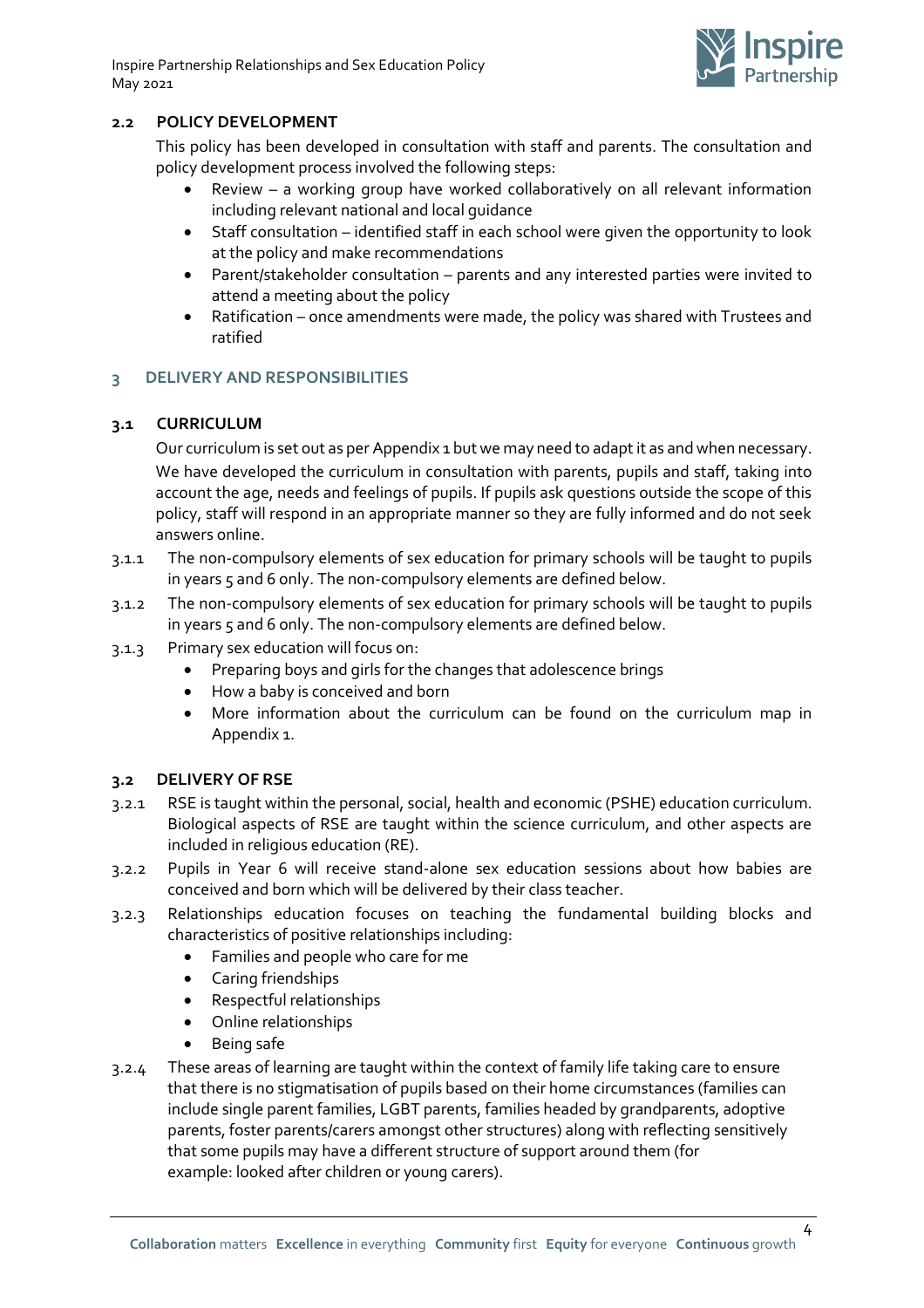

# <span id="page-4-0"></span>**3.3 ROLES AND RESPONSIBILITIES**

## 3.3.1 **Trustees**

The CEO will approve the RSE policy, and hold Trust/School Education Leaders to account for its implementation.

# 3.3.2 The Head teacher

The head teacher is responsible for ensuring that RSE is taught consistently across the school, and for managing requests to withdraw pupils from non-science components of RSE (please see below).

# 3.3.3 **Staff**

Staff are responsible for:

- Delivering RSE in a sensitive way
- Modelling positive attitudes to RSE
- Monitoring progress
- Responding to the needs of individual pupils
- Responding appropriately to pupils whose parents wish them to be withdrawn from the non-science components of RSE

Staff do not have the right to opt out of teaching RSE. Staff who have concerns about teaching RSE are encouraged to discuss this with the head teacher.

The RSE Leads and SLT are responsible for the monitoring and the delivery of RSE within the school.

# 3.3.4 **Pupils**

Pupils are expected to engage fully in RSE and, when discussing issues related to RSE, treat others with respect and sensitivity. Before doing any activity with RSE outcomes, pupils and staff will set and agree ground rules. These ground rules should aim to ensure that the all the pupils are able to access their basic human rights

Our Ground Rules are:

- To be able to learn;
- To feel and be safe
- To feel and be respected.

# <span id="page-4-1"></span>**3.4 PARENTS' RIGHT TO WITHDRAW**

- 3.4.1 Parents/carers do not have the right to withdraw their children from Relationships education as this is compulsory.
- 3.4.2 Parents/carers do have the right to withdraw their child from the non-statutory components of sex education within the curriculum which are taught in Year 6. Alternative work will be given to pupils who are withdrawn from the non-statutory components of sex education.
- 3.4.3 Parents/carers who have concerns around the sex education that is being delivered are invited to contact the Headteacher to discuss the matter. This will allow them to talk through their concerns and to ask any questions they may have. It will also allow the Headteacher to explain the curriculum and the benefits that their child will gain from taking part in the lessons.
- 3.4.4 Further information from the Department of Education can be found here: [https://assets.publishing.service.gov.uk/government/uploads/system/uploads/attachment\\_](https://assets.publishing.service.gov.uk/government/uploads/system/uploads/attachment_data/file/907638/RSE_primary_schools_guide_for_parents.pdf) [data/file/907638/RSE\\_primary\\_schools\\_guide\\_for\\_parents.pdf](https://assets.publishing.service.gov.uk/government/uploads/system/uploads/attachment_data/file/907638/RSE_primary_schools_guide_for_parents.pdf)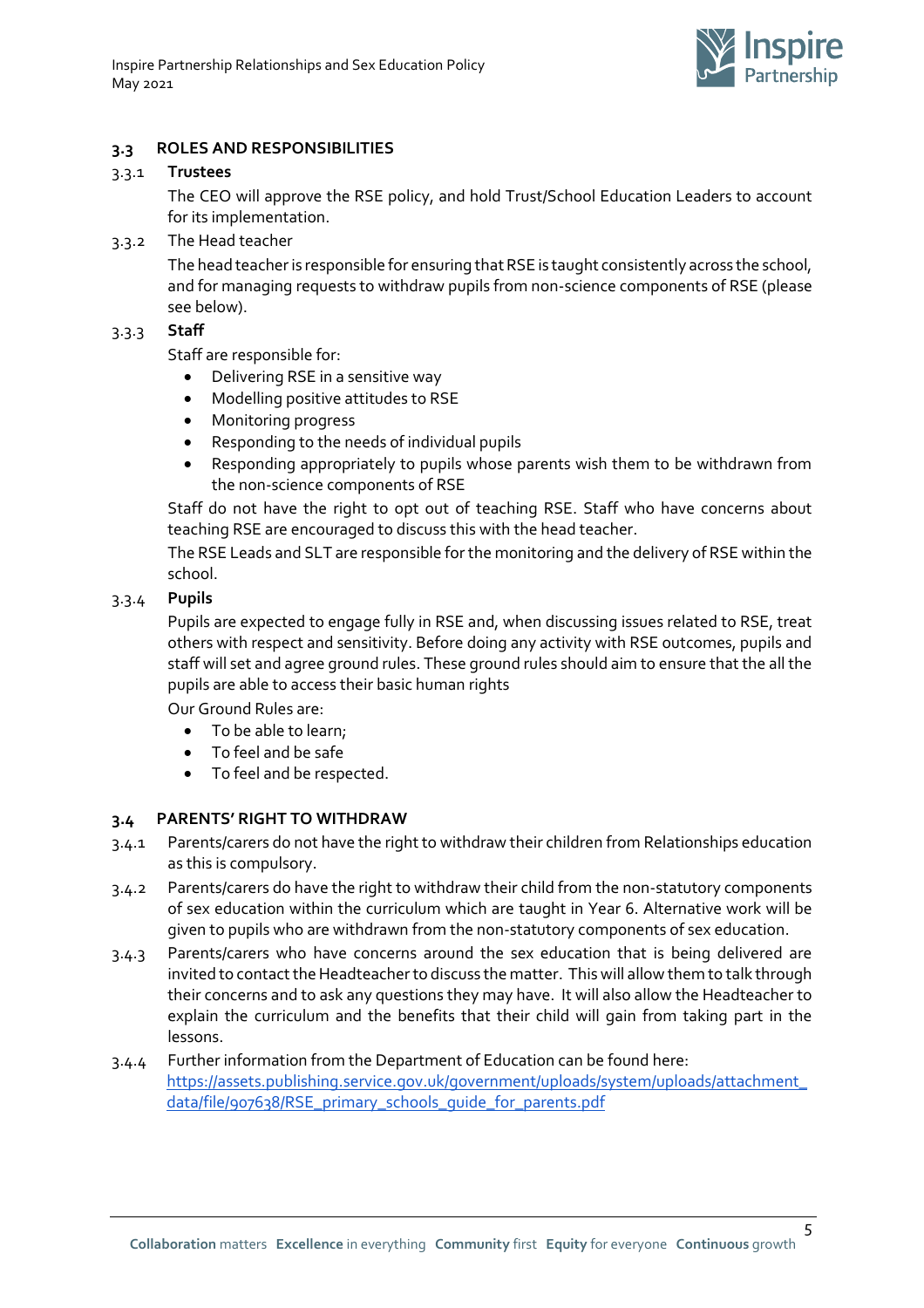Inspire Partnership Relationships and Sex Education Policy May 2021



# <span id="page-5-0"></span>**3.5 TRAINING**

- 3.5.1 Staff are trained on the delivery of RSE as part of their induction and it is included in our continuing professional development calendar.
- 3.5.2 The Headteacher will also invite visitors from outside the school, such as school nurses to provide support and training to staff teaching RSE when necessary.

# <span id="page-5-1"></span>**3.6 MONITORING ARRANGEMENTS**

- 3.6.1 The delivery of RSE is monitored by the RSE subject Lead Helena Smith, through monitoring arrangements, such as evaluating planning, learning walks and discussions with pupils.
- 3.6.2 Pupil's development in RSE is monitored by class teachers as part of our internal Assessment systems.
- 3.6.3 This policy will be reviewed by PSHE/RSE leads annually. At every review, the policy will be approved the Board of Trustees.

# <span id="page-5-2"></span>**4 APPENDICES**

<span id="page-5-3"></span>**4.1** APPENDIX 1 – CURRICULUM MAP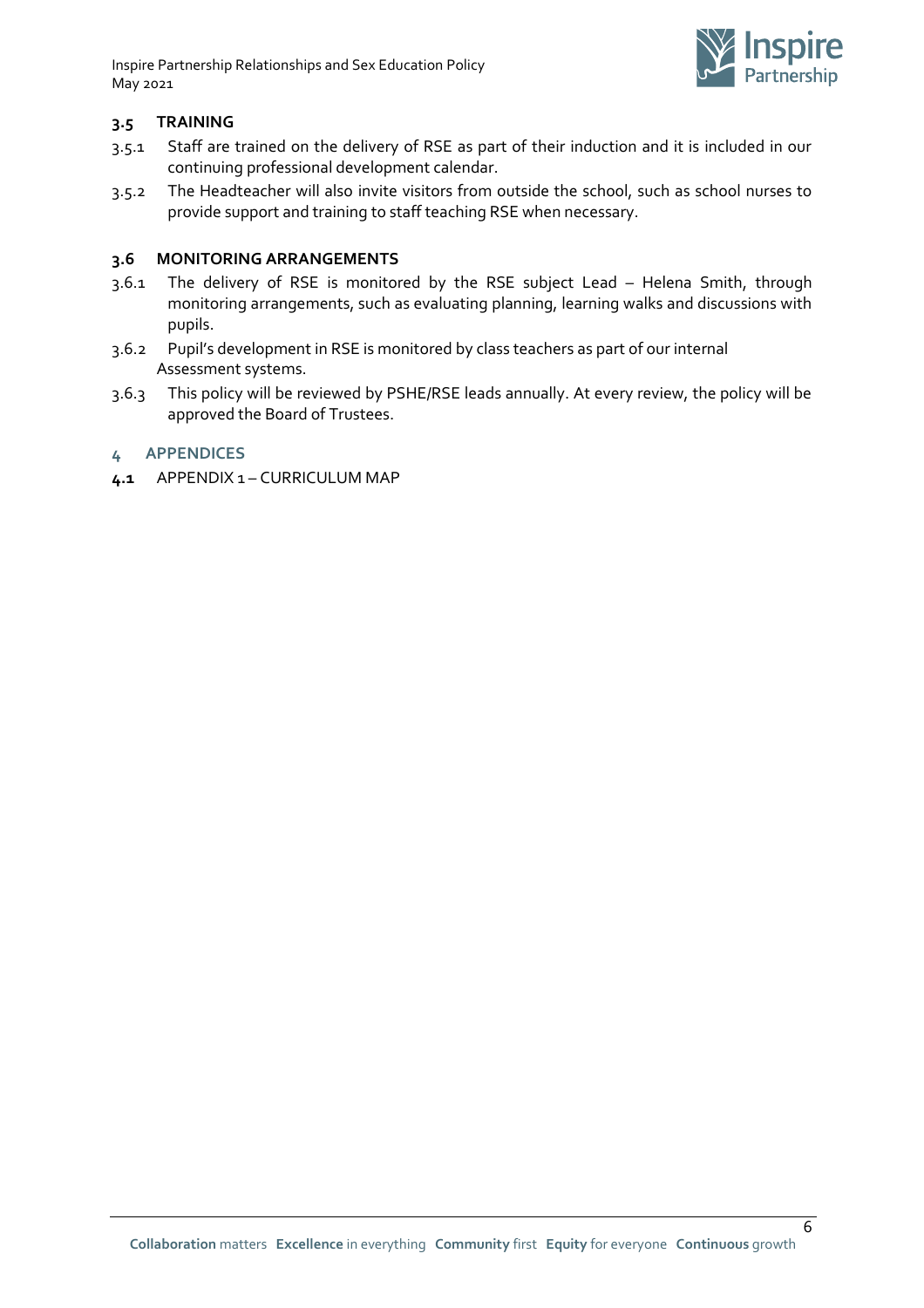

# PSHE & RSE Progression Map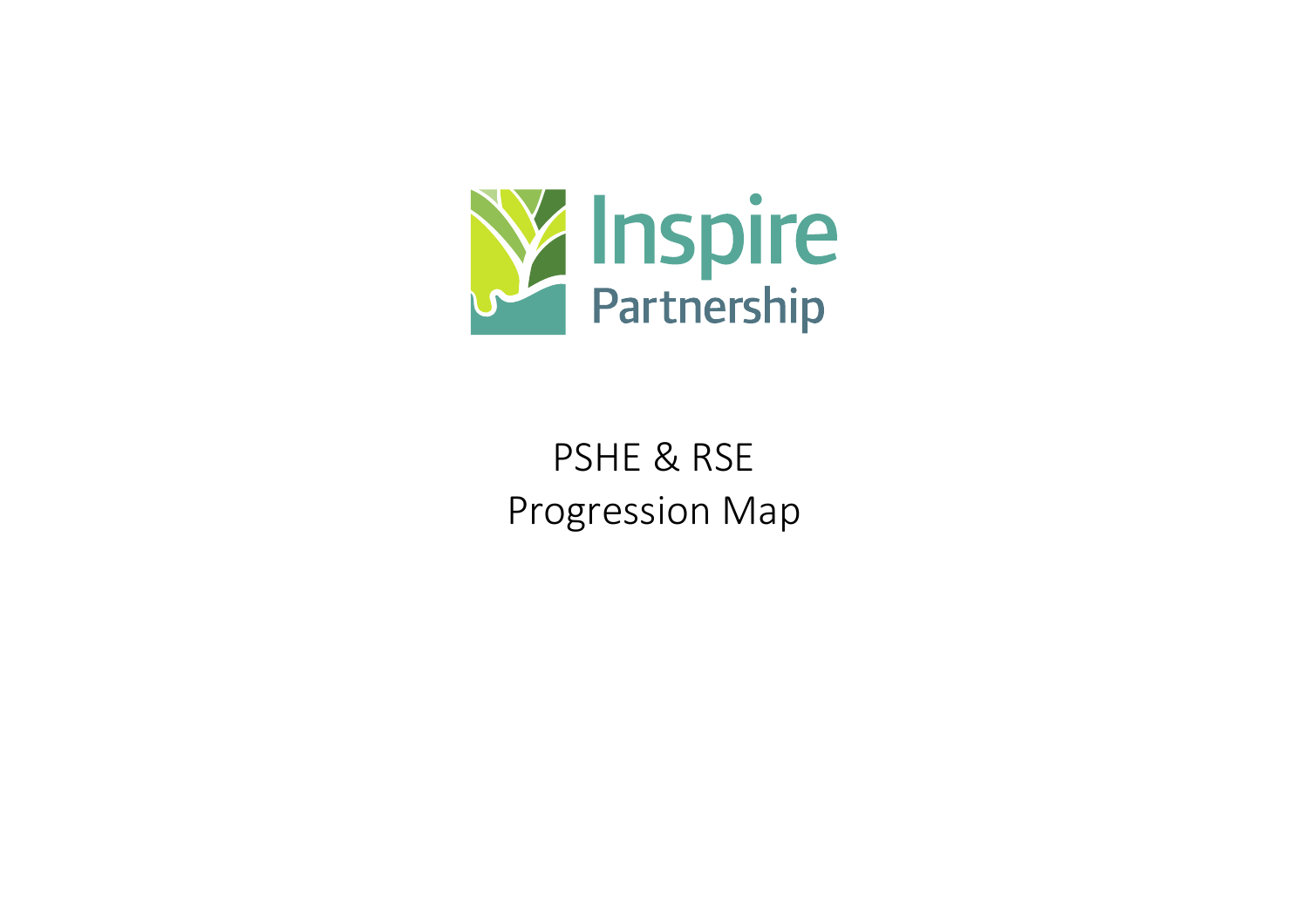

|                      | RSE & PSHE - Reception Autumn Term                   |                                                                                                                                                                                                                                                                                                                                                                                                                                                                                                                                                                                                                                                                                                                                                                                                                                                    |                                                                                                                                 |  |  |
|----------------------|------------------------------------------------------|----------------------------------------------------------------------------------------------------------------------------------------------------------------------------------------------------------------------------------------------------------------------------------------------------------------------------------------------------------------------------------------------------------------------------------------------------------------------------------------------------------------------------------------------------------------------------------------------------------------------------------------------------------------------------------------------------------------------------------------------------------------------------------------------------------------------------------------------------|---------------------------------------------------------------------------------------------------------------------------------|--|--|
| Context              | Development<br><b>Matters Link</b>                   | <b>Skills and Knowledge</b>                                                                                                                                                                                                                                                                                                                                                                                                                                                                                                                                                                                                                                                                                                                                                                                                                        | Vocabulary                                                                                                                      |  |  |
| Relationships        | PSED: MR 30-50<br>PSED: MF&B 30-<br>50<br>UTW: 30-50 | . Demonstrates friendly behaviour, initiating conversations and forming good<br>relationships with peers and familiar adults.<br>• Is more outgoing towards unfamiliar people and more confident in new<br>social situations.<br>. Confident to talk to other children when playing, and will communicate<br>freely about own home and community.<br>.Shows confidence in asking adults for help.<br>• Aware of own feelings, and knows that some actions and words can hurt<br>others' feelings.<br>. Begins to accept the needs of others and can take turns and share<br>resources, sometimes with support from others.<br>• Shows interest in the lives of people who are familiar to them<br>Knows some of the things that make them unique, and can talk about some of the similarities<br>and differences in relation to friends or family. | like,<br>Friends,<br>help,<br>dislike, ask, play, game,  <br>helpful,<br>kind,<br>family,<br>resilience,<br>feelings, emotions. |  |  |
| <b>Basic Hygiene</b> | PD: H&SC 30-50                                       | Can usually manage washing and drying hands<br>• Gains more bowel and bladder control and can attend to toileting needs most of the time<br>themselves.                                                                                                                                                                                                                                                                                                                                                                                                                                                                                                                                                                                                                                                                                            | Clean,<br>wash,  <br>germs,<br>toilet, dry, spread, ill,<br>help, independent,                                                  |  |  |

| Reception Spring Term |                     |                                                                                                                                               |                                                                   |  |
|-----------------------|---------------------|-----------------------------------------------------------------------------------------------------------------------------------------------|-------------------------------------------------------------------|--|
| Context               | Development         | <b>Skills and Knowledge</b>                                                                                                                   | Vocabulary                                                        |  |
|                       | <b>Matters Link</b> |                                                                                                                                               |                                                                   |  |
| <b>Relationships</b>  | PSED: MR40-60       | Takes steps to resolve conflicts with other children, e.g. finding a compromise.                                                              | like, $\vert$<br>Friends,<br>help,<br>dislike, ask, play, game,   |  |
|                       | PSED: SC            | Confident to speak to others about own needs, wants, interests and opinions.<br>Can describe self in positive terms and talk about abilities. | kind, helpful, resilience,  <br>feelings,<br>family,<br>emotions. |  |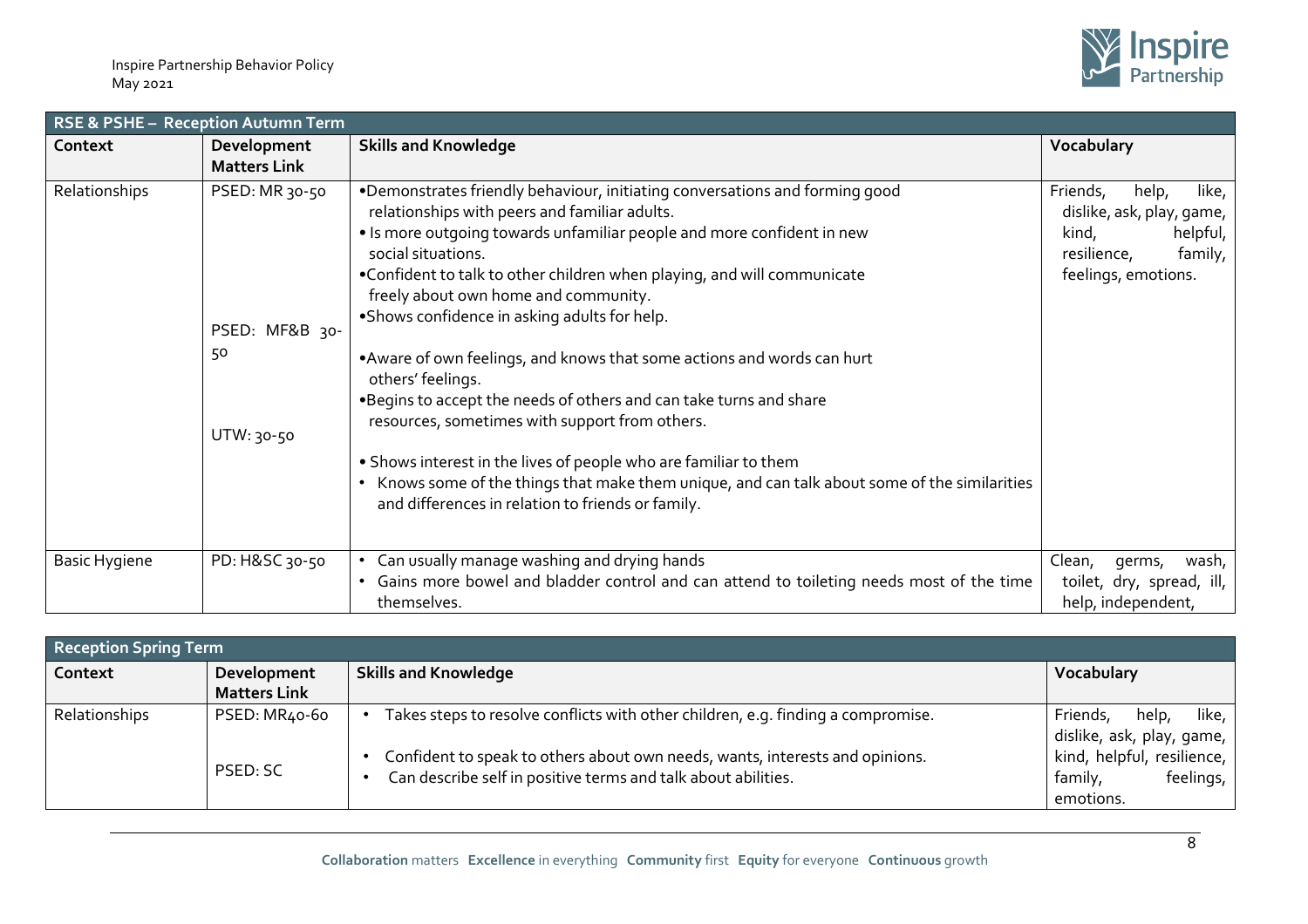

| <b>Reception Spring Term</b> |                      |                                                                                                                                                                         |                                  |  |
|------------------------------|----------------------|-------------------------------------------------------------------------------------------------------------------------------------------------------------------------|----------------------------------|--|
| Context                      | Development          | <b>Skills and Knowledge</b>                                                                                                                                             | Vocabulary                       |  |
|                              | <b>Matters Link</b>  |                                                                                                                                                                         |                                  |  |
|                              | PSED: MF&B 40-<br>60 | Understands that own actions affect other people, for example, becomes upset or tries to<br>comfort another child when they realise they have upset them.               |                                  |  |
|                              | UTW: 40-60           | Beginning to be able to negotiate and solve problems without aggression, e.g. when someone<br>has taken their toy<br>Enjoys joining in with family customs and routines |                                  |  |
| Health<br>and                | PD: H&SC 40-60       | Shows some understanding that good practices with regard to exercise, eating, sleeping and                                                                              | Clean, healthy, choices,         |  |
| Wellbeing                    |                      | hygiene can contribute to good health.<br>Shows understanding of the need for safety when tackling new challenges, and considers and  <br>manages some risks            | risks, food, sleep, eat,<br>diet |  |

| <b>Reception Summer Term</b> |                                    |                                                                                                                                                                                                                                                                                                                                                               |                                                                                                                   |  |
|------------------------------|------------------------------------|---------------------------------------------------------------------------------------------------------------------------------------------------------------------------------------------------------------------------------------------------------------------------------------------------------------------------------------------------------------|-------------------------------------------------------------------------------------------------------------------|--|
| Context                      | Development<br><b>Matters Link</b> | <b>Skills and Knowledge</b>                                                                                                                                                                                                                                                                                                                                   | Vocabulary                                                                                                        |  |
| Relationships                | PSED: MR ELG                       | Children play co-operatively, taking turns with others. They take account of one another's ideas<br>about how to organise their activity. They show sensitivity to others' needs and feelings, and<br>form positive relationships with adults and other children.                                                                                             | Friends, help, like, dislike,<br>ask, play, game,<br>kind,<br>helpful, resilience, family,<br>feelings, emotions. |  |
|                              | PSED: MF&B ELG                     | Children talk about how they and others show feelings, talk about their own and others'<br>behaviour, and its consequences, and know that some behaviour is unacceptable. They work as<br>part of a group or class, and understand and follow the rules. They adjust their behaviour to<br>different situations, and take changes of routine in their stride. |                                                                                                                   |  |
|                              | UTW: People                        | Children talk about past and present events in their own lives and in the lives of family<br>members. They know that other children don't always enjoy the same things, and are sensitive<br>to this. They know about similarities and differences between themselves and others, and<br>among families, communities and traditions.                          |                                                                                                                   |  |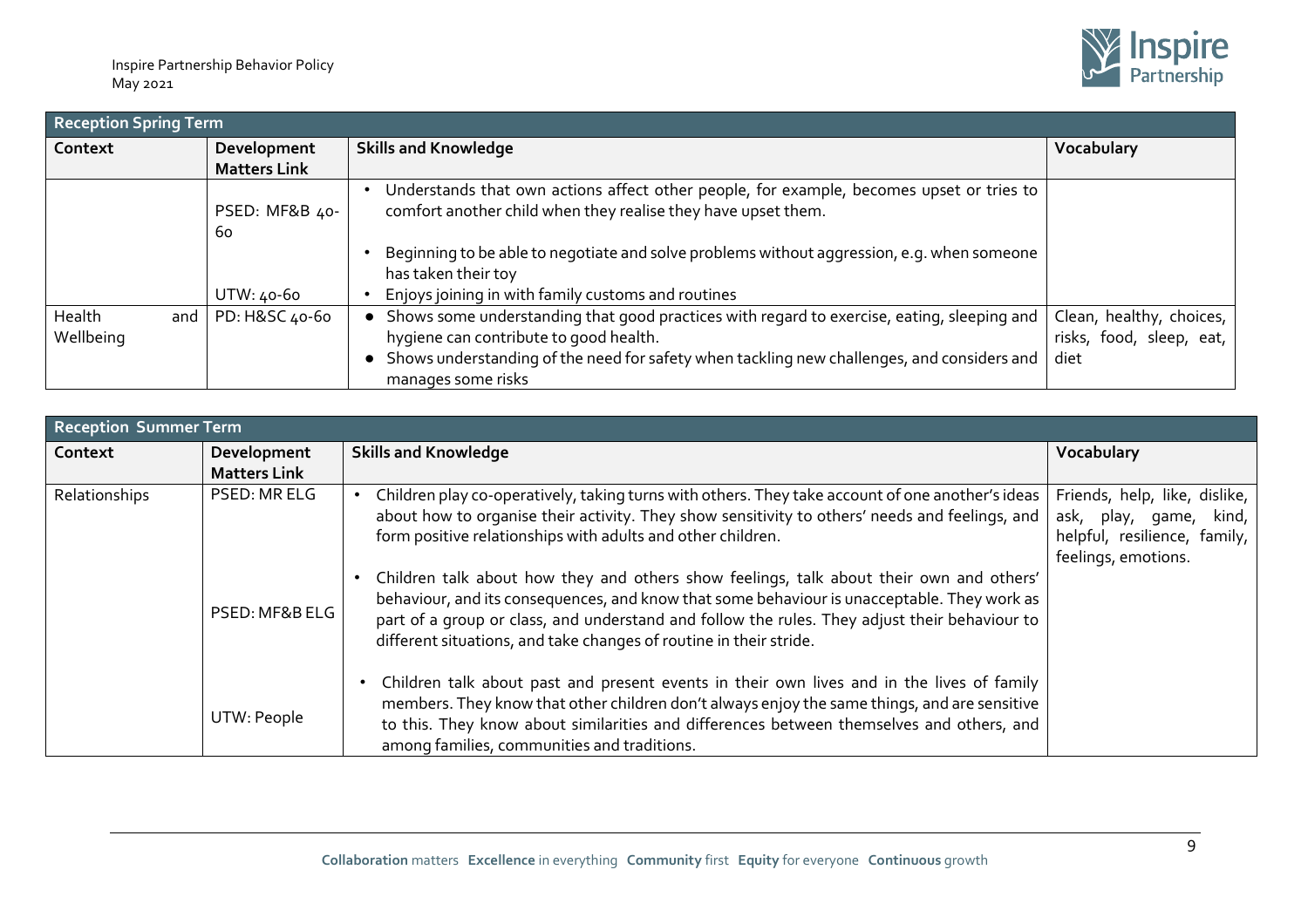

| <b>Reception Summer Term</b> |                                    |                                                                                                                                                                                                                                                                             |                                                                                                                                              |  |  |
|------------------------------|------------------------------------|-----------------------------------------------------------------------------------------------------------------------------------------------------------------------------------------------------------------------------------------------------------------------------|----------------------------------------------------------------------------------------------------------------------------------------------|--|--|
| Context                      | Development<br><b>Matters Link</b> | <b>Skills and Knowledge</b>                                                                                                                                                                                                                                                 | Vocabulary                                                                                                                                   |  |  |
| Basic Hygiene                | PD: H&SC<br><b>ELG</b>             | Children know the importance for good health of physical exercise, and a healthy diet, and talk<br>about ways to keep healthy and safe. They manage their own basic hygiene and personal needs  <br>successfully, including dressing and going to the toilet independently. | Clean, healthy, choices,<br>risks, food, sleep, eat, diet<br>Clean, germs, wash, toilet,<br>ill,<br>help,<br>spread,<br>dry,<br>independent, |  |  |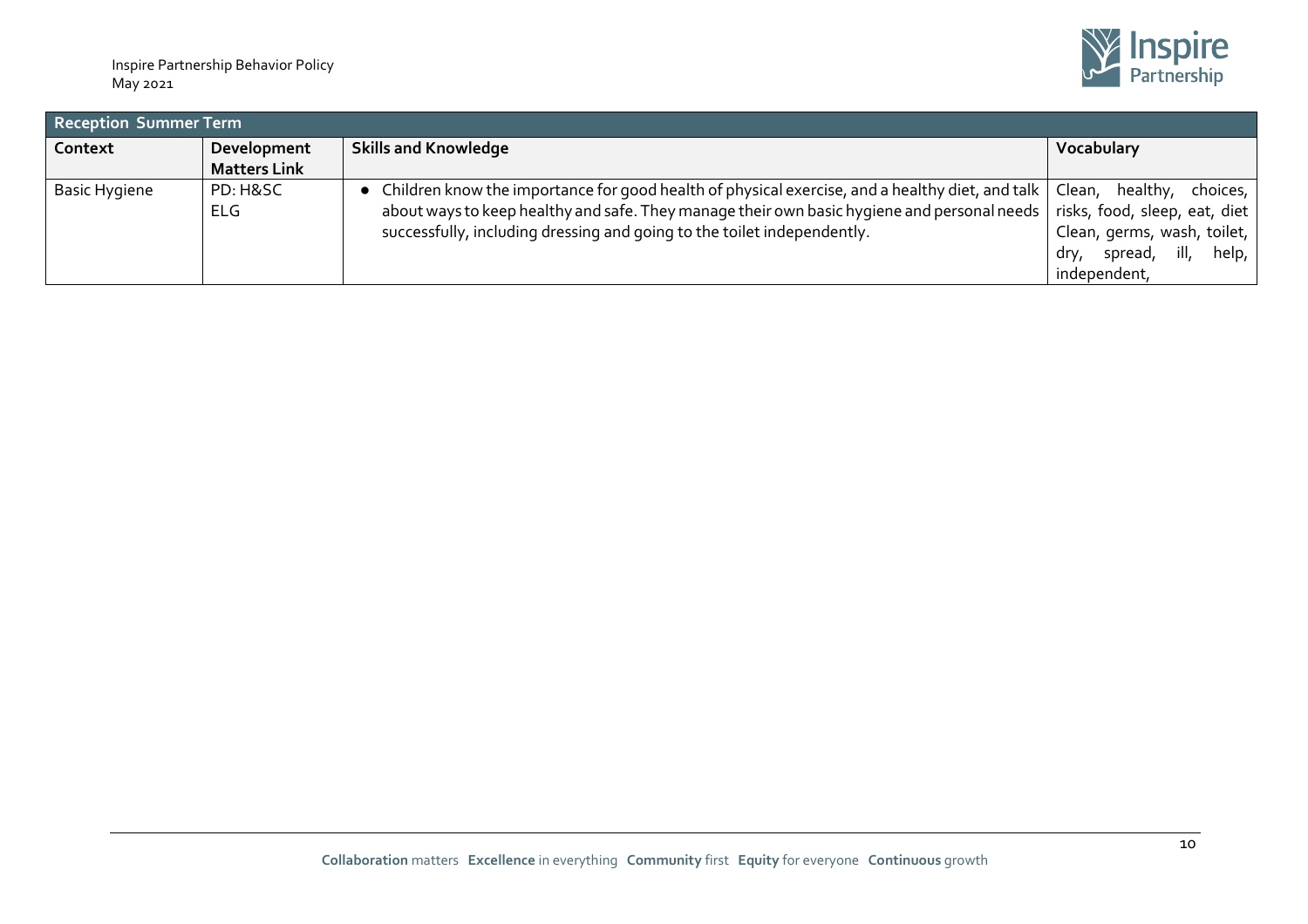

| RSE & PSHE - Year 1 Autumn Term |                                                                                                                                                                                                                                                                                                                                                                                                                                                                                                                                                |                                                                                                                          |  |  |
|---------------------------------|------------------------------------------------------------------------------------------------------------------------------------------------------------------------------------------------------------------------------------------------------------------------------------------------------------------------------------------------------------------------------------------------------------------------------------------------------------------------------------------------------------------------------------------------|--------------------------------------------------------------------------------------------------------------------------|--|--|
| Context                         | <b>Skills and Knowledge</b>                                                                                                                                                                                                                                                                                                                                                                                                                                                                                                                    | Vocabulary                                                                                                               |  |  |
| Relationships                   | Safe Relationships<br>• Explore situations when someone's body or feelings might be hurt and whom to go to for help<br>• Understand what it means to keep something private, including parts of the body that are private<br>• Identify different types of touch and how they make people feel (e.g. hugs, tickling, kisses and punches)<br>• Explain how to respond if being touched makes them feel uncomfortable or unsafe<br>• Know when it is important to ask for permission to touch others how to ask for and give/not give permission | feelings, private, emotions,<br>change,<br>touch,<br>love,<br>uncomfortable,<br>comfortable, unsafe, safe,<br>permission |  |  |
| Living in the Wider World       | Media Literacy and Digital Resilience<br>• Explain how and why people use the internet<br>• Describe the benefits of using the internet and digital devices how people find things out and communicate<br>safely with others online                                                                                                                                                                                                                                                                                                            | internet, communication,<br>safety, unsafe, aware,<br>respect, privacy                                                   |  |  |
|                                 | Money and Work<br>• Know that everyone has different strengths, in and out of school<br>• Explore how different strengths and interests are needed to do different jobs<br>• Know about people whose job it is to help us in the community<br>• Explore different jobs and the work people do                                                                                                                                                                                                                                                  | individuality,<br>interests,<br>strengths,<br>help,<br>community, differences,<br>similarities                           |  |  |

| <b>Year 1 Spring Term</b> |                                                                                                                                                                                                                                                                                                                                                                                                                                                                                                                                                                                                 |                                                                                                                                     |  |  |  |
|---------------------------|-------------------------------------------------------------------------------------------------------------------------------------------------------------------------------------------------------------------------------------------------------------------------------------------------------------------------------------------------------------------------------------------------------------------------------------------------------------------------------------------------------------------------------------------------------------------------------------------------|-------------------------------------------------------------------------------------------------------------------------------------|--|--|--|
| Context                   | <b>Skills and Knowledge</b>                                                                                                                                                                                                                                                                                                                                                                                                                                                                                                                                                                     | Vocabulary                                                                                                                          |  |  |  |
| Relationships             | Families and Friendship<br>Identify people who care for them, e.g. parents, siblings, grandparents, relatives, friends, teachers<br>Discuss the role these different people play in children's lives and how they care for them<br>Explore what it means to be a family and how families are different, e.g. single parents, same-sex parents,<br>etc.<br>Understand the importance of telling someone $-$ and how to tell them $-$ if they are worried about<br>something in their family<br>Respecting ourselves and others<br>Identify what kind and unkind behaviour mean in and out school | family, care, relationships,<br>feelings, marriage, support,<br>roles, emotions,<br>respect, kind, unkind, rules,<br>responsibility |  |  |  |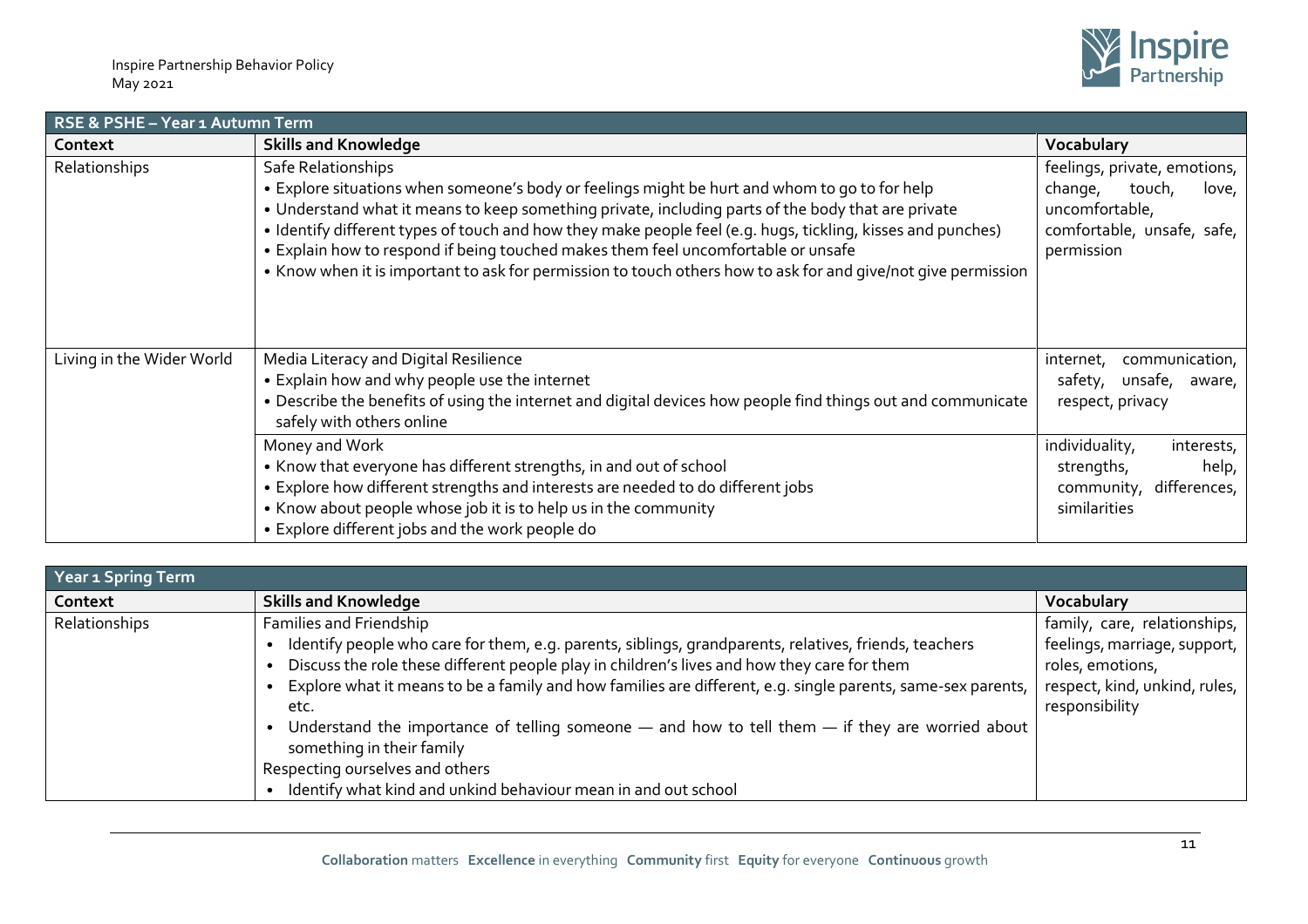

| Year 1 Spring Term        |                                                                                                    |                          |  |  |
|---------------------------|----------------------------------------------------------------------------------------------------|--------------------------|--|--|
| Context                   | <b>Skills and Knowledge</b>                                                                        | Vocabulary               |  |  |
|                           | Explore how kind and unkind behaviour can make people feel                                         |                          |  |  |
|                           | Understand what respect means                                                                      |                          |  |  |
|                           | Learn about class rules, being polite to others, sharing and taking turns                          |                          |  |  |
| Living in the Wider World | Belonging to a community                                                                           | rules, community, needs, |  |  |
|                           | Identify examples of rules in different situations, e.g. class rules, rules at home, rules outside | animals,<br>environment, |  |  |
|                           | Describe that different people have different needs                                                | humans.                  |  |  |
|                           | Explore how we care for people, animals and other living things in different ways                  |                          |  |  |
|                           | Understand how they can look after the environment, e.g. recycling                                 |                          |  |  |

| Year 1 Summer Term |                                                                                                           |                               |  |  |
|--------------------|-----------------------------------------------------------------------------------------------------------|-------------------------------|--|--|
| Context            | <b>Skills and Knowledge</b>                                                                               | Vocabulary                    |  |  |
| <b>Body Parts</b>  | Health and Wellbeing: Physical Health and Mental Wellbeing                                                | healthy, unhealthy, self-     |  |  |
|                    | • Explain what it means to be healthy and why it is important                                             | care, exercise, hygiene,      |  |  |
|                    | Identify ways to take care of themselves on a daily basis                                                 | physical, people who can      |  |  |
|                    | Know about basic hygiene routines, e.g. hand washing                                                      | help, safe, unsafe.           |  |  |
|                    | Know about healthy and unhealthy foods, including sugar intake                                            | special, unique, individual,  |  |  |
|                    | Explore physical activity and how it keeps people healthy                                                 | dislikes,<br>likes,<br>same,  |  |  |
|                    | • Explore different types of play, including balancing indoor, outdoor and screen-based play              | different, feelings, actions. |  |  |
|                    | Identify people who can help them to stay healthy, such as parents, doctors, nurses, dentists, lunch      | safe, unsafe, restricted,     |  |  |
|                    | supervisors                                                                                               | online, feelings,             |  |  |
|                    | • Understand how to keep safe in the sun                                                                  |                               |  |  |
|                    | Health and Wellbeing: Growing and Changing                                                                |                               |  |  |
|                    | • Recognise what makes them special and unique including their likes, dislikes and what they are good at  |                               |  |  |
|                    | Understand how to manage and whom to tell when finding things difficult, or when things go wrong          |                               |  |  |
|                    | Identify how they are the same and different to others                                                    |                               |  |  |
|                    | Explore different kinds of feelings                                                                       |                               |  |  |
|                    | • Understand how to recognise feelings in themselves and others how feelings can affect how people behave |                               |  |  |
|                    | Health and Wellbeing: Keeping Safe                                                                        |                               |  |  |
|                    | • Discuss how rules can help to keep us safe                                                              |                               |  |  |
|                    | Explain why some things have age restrictions, e.g. TV and film, games, toys or play areas                |                               |  |  |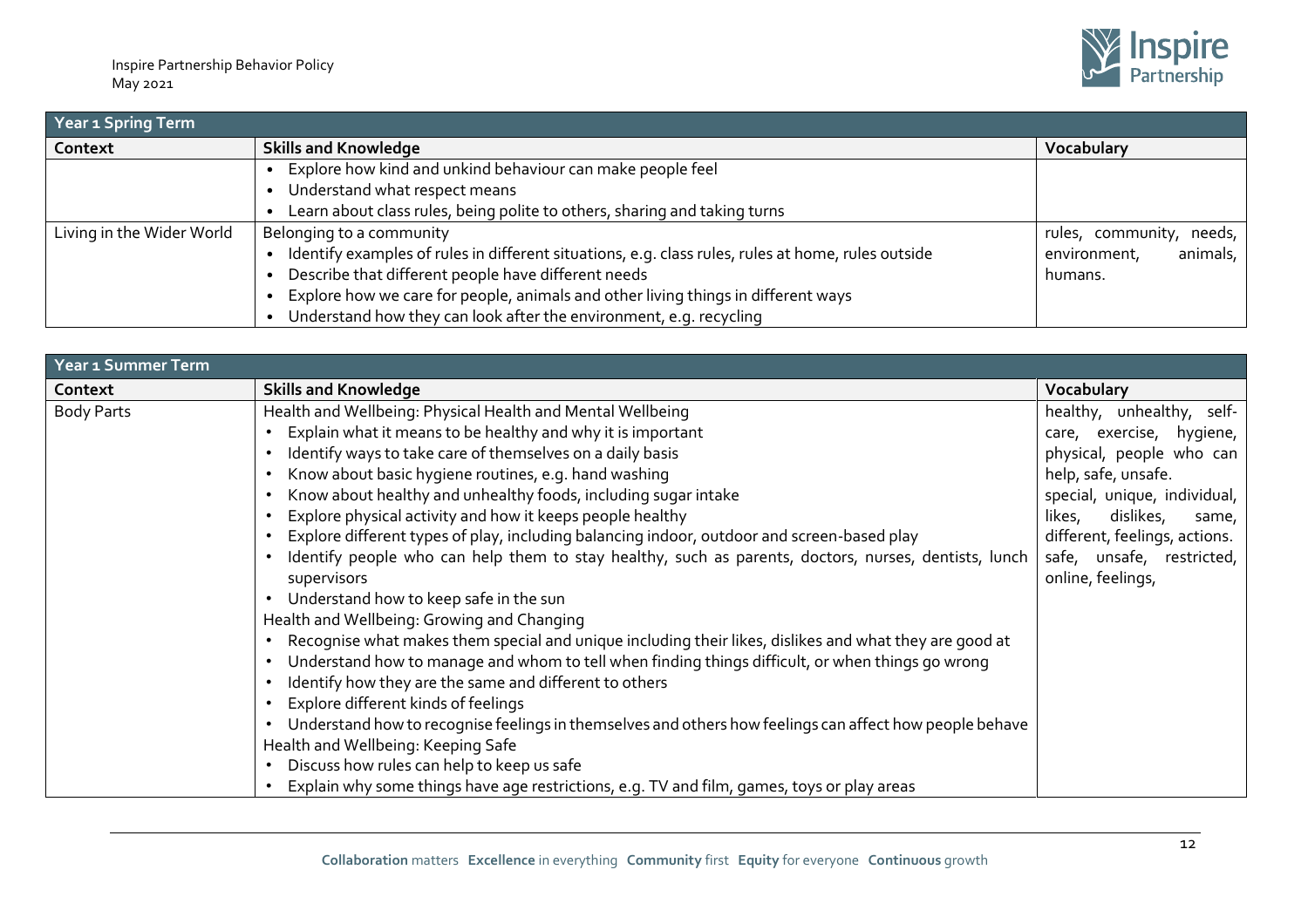

| Year 1 Summer Term |                                                                                                          |            |  |  |
|--------------------|----------------------------------------------------------------------------------------------------------|------------|--|--|
| Context            | <b>Skills and Knowledge</b>                                                                              | Vocabulary |  |  |
|                    | Understand basic rules for keeping safe online whom to tell if they see something online that makes them |            |  |  |
|                    | feel unhappy, worried, or scared                                                                         |            |  |  |

**RSE & PSHE – Year 2 Autumn Term**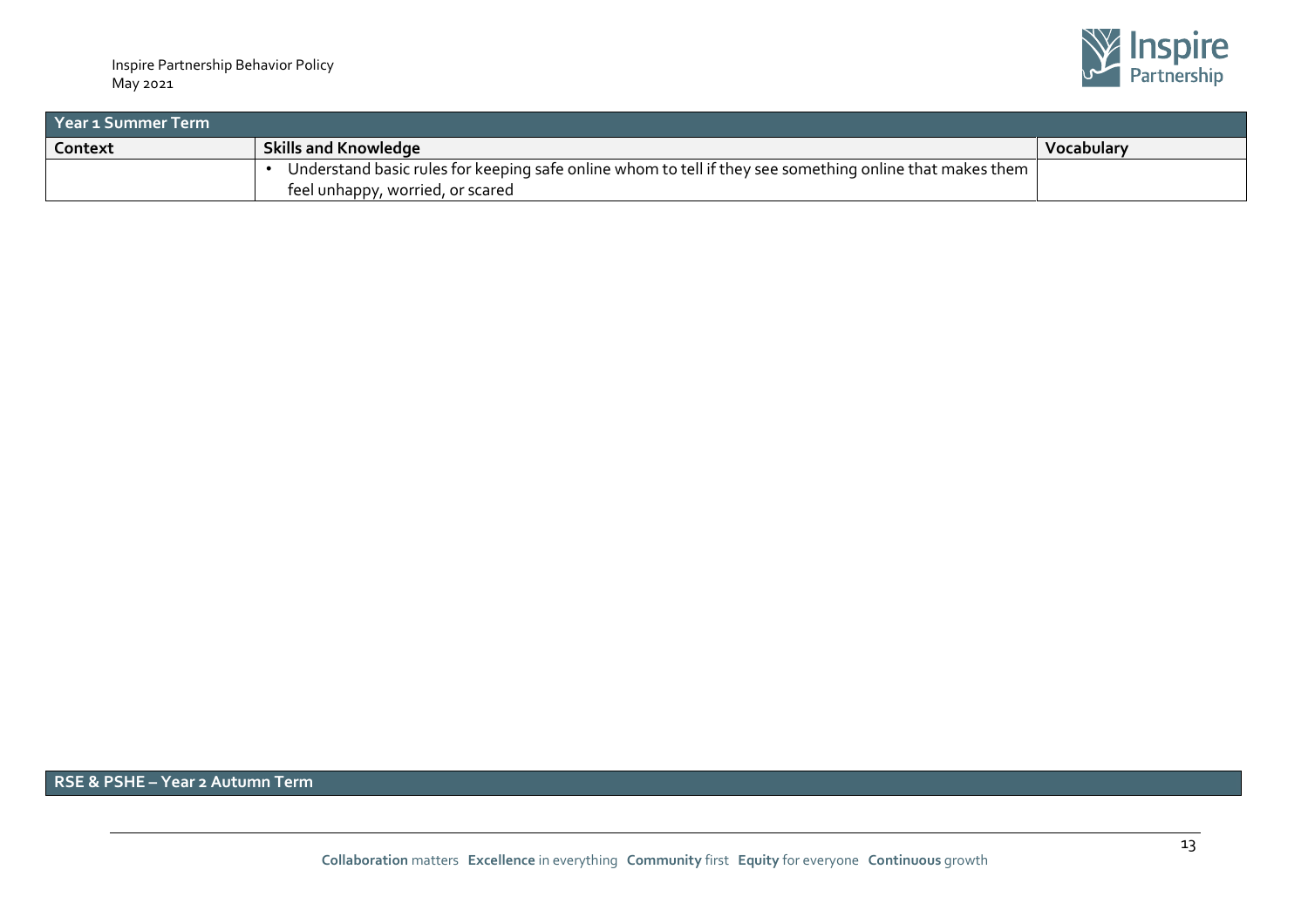

| Context                       | <b>Skills and Knowledge</b>                                                                                    | Vocabulary                   |
|-------------------------------|----------------------------------------------------------------------------------------------------------------|------------------------------|
| Belonging,<br>Life<br>Cycles, | Relationships: Families and Friendship                                                                         | friendships, relationships,  |
| Basic Hygiene, Physical       | • Identify how to be a good friend, e.g. kindness, listening, honesty                                          | socialising,<br>agree,       |
| Differences, Body Parts       | • Understand different ways that people meet and make friends                                                  | disagree, resolve, feelings, |
| (Cross-Curricular<br>with     | • Discuss strategies for positive play with friends, e.g. joining in, including others, etc.                   | help                         |
| ence)                         | Understand what causes arguments between friends<br>$\bullet$                                                  | Online, harmful, hurtful,    |
|                               | Explain how to positively resolve arguments between friends                                                    | online, bullying, surprises, |
|                               | Identify how to recognise, and ask for help, when they are feeling lonely or unhappy or to help someone        | comfortable,<br>secrets,     |
|                               | Relationships: Safe Relationships                                                                              | uncomfortable, privacy       |
|                               | Understand how to recognise hurtful behaviour, including online                                                | similarities,<br>common,     |
|                               | Understand what to do and whom to tell if they see or experience hurtful behaviour, including online           | differences, cooperation,    |
|                               | Identify what bullying is and different types of bullying                                                      | respect.                     |
|                               | Explain how someone may feel if they are being bullied                                                         |                              |
|                               | Identify the difference between happy surprises and secrets that make them feel uncomfortable or               |                              |
|                               | worried, and how to get help                                                                                   |                              |
|                               | Recognise how to resist pressure to do something that feels uncomfortable or unsafe                            |                              |
|                               | Identify how to ask for help if they feel unsafe or worried and what vocabulary to use                         |                              |
|                               | Relationships: Respecting ourselves and others                                                                 |                              |
|                               | Identify the things they have in common with their friends, classmate, and other people                        |                              |
|                               | Understand how friends can have both similarities and differences                                              |                              |
|                               | Explore how to play and work co-operatively in different groups and situations                                 |                              |
|                               | Know how to share their ideas and listen to others, take part in discussions, and give reasons for their views |                              |

| Year 2 Spring Term        |                                                                                                               |            |                |  |
|---------------------------|---------------------------------------------------------------------------------------------------------------|------------|----------------|--|
| Context                   | <b>Skills and Knowledge</b>                                                                                   | Vocabulary |                |  |
| Living in the Wider World | Belonging in the community                                                                                    | teams,     | collaboration, |  |
|                           | • Recognise being a part of different groups, and the role they play in these groups e.g. class, teams, faith | faith,     | community,     |  |
|                           | groups                                                                                                        | inclusion, |                |  |
|                           | Describe different rights and responsibilities that they have in school and the wider community               |            |                |  |
|                           | Explain how a community can help people from different groups to feel included                                |            |                |  |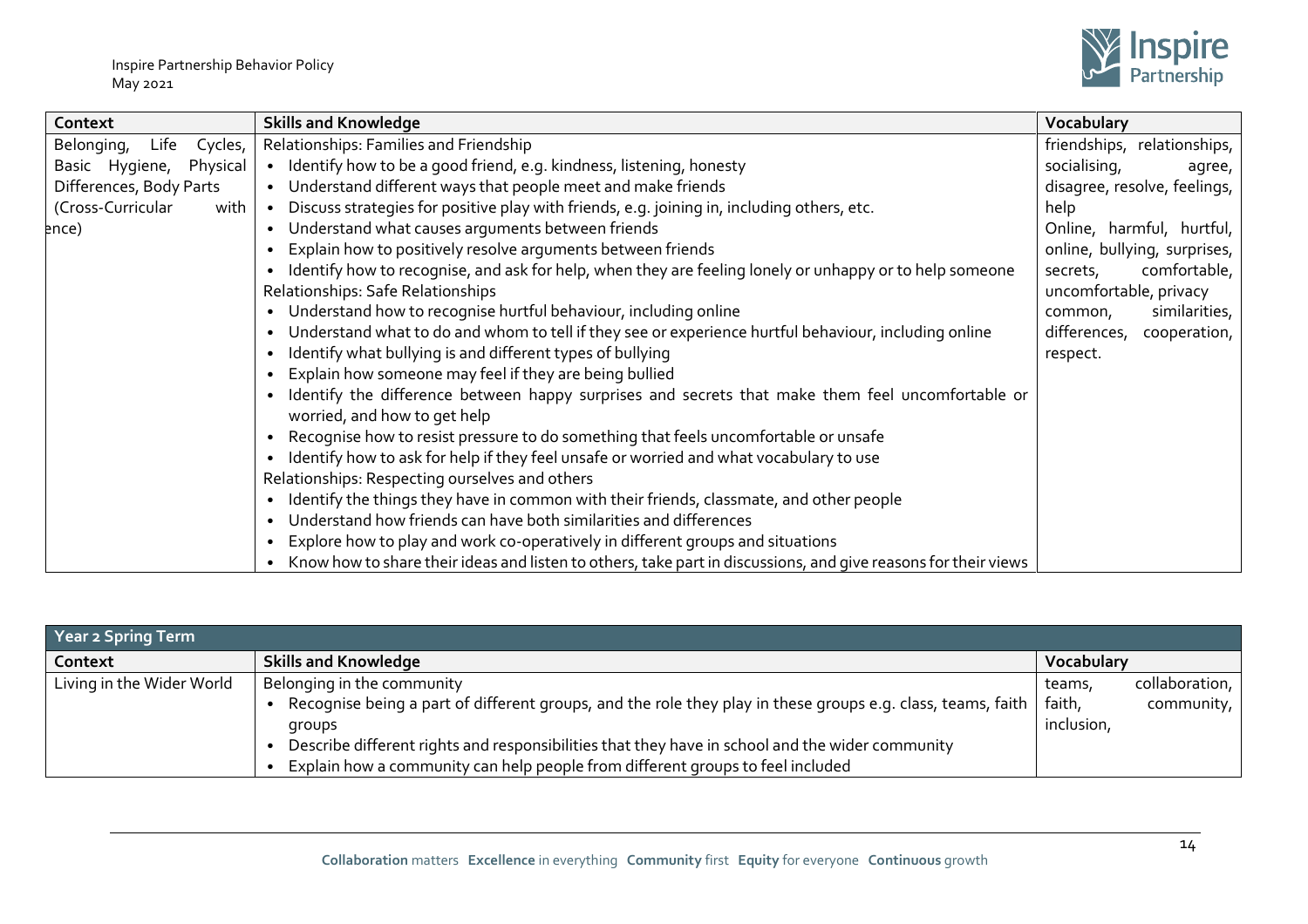

|                      | Recognise that they are all equal, and ways in which they are the same and different to others in their<br>$\bullet$<br>community                                                                                                                                                                                                                                                                                                                                                                                                                                                                                                                                                                                                                                                                                                                                                                                                                                                                                                                                                                                                                                                                                                                                                                                                                                            |                                                                                                                                                                                                                                                                                                                       |
|----------------------|------------------------------------------------------------------------------------------------------------------------------------------------------------------------------------------------------------------------------------------------------------------------------------------------------------------------------------------------------------------------------------------------------------------------------------------------------------------------------------------------------------------------------------------------------------------------------------------------------------------------------------------------------------------------------------------------------------------------------------------------------------------------------------------------------------------------------------------------------------------------------------------------------------------------------------------------------------------------------------------------------------------------------------------------------------------------------------------------------------------------------------------------------------------------------------------------------------------------------------------------------------------------------------------------------------------------------------------------------------------------------|-----------------------------------------------------------------------------------------------------------------------------------------------------------------------------------------------------------------------------------------------------------------------------------------------------------------------|
| Health and Wellbeing | Growing and Changing<br>Explain the human life cycle and how people grow from young to old<br>Discuss how our needs and bodies change as we grow up<br>Identify and name the main parts of the body including external genitalia (e.g. vulva, vagina, penis,<br>testicles)<br>Discuss change as people grow up, including new opportunities and responsibilities<br>Preparing to move to a new class and setting goals for next year<br>Keeping Safe<br>Learn how to recognise risk in everyday situations, e.g. road, water and rail safety, medicines<br>$\bullet$<br>Identify how to help keep themselves safe in familiar and unfamiliar environments, such as in school, online<br>and 'out and about'<br>Identify potential unsafe situations, who is responsible for keeping them safe in these situations, and steps<br>they can take to avoid or remove themselves from danger<br>Explain how to help keep themselves safe at home in relation to electrical appliances, fire safety and<br>medicines/household products<br>Identify things that people can put into their body or onto their skin (e.g. medicines and creams) and how<br>these can affect how people feel how to respond if there is an accident and someone is hurt<br>Identify whose job it is to keep us safe and how to get help in an emergency, including how to dial 999 and<br>what to say | life cycle, age, young, old,<br>aging, bodies, body parts,<br>genitalia, penis, vagina,<br>vulva, testicles, nipples,<br>opportunities,<br>birth,<br>responsibilities transitions,<br>goals, hopes and dreams.<br>life-long<br>skills, familiar,<br>unfamiliar, safe, unsafe,<br>environment, emergency,<br>accidents |

| Year 2 Summer Term |                                                                                                        |                              |  |
|--------------------|--------------------------------------------------------------------------------------------------------|------------------------------|--|
| Context            | Skills and Knowledge                                                                                   | Vocabulary                   |  |
|                    | Living in the Wider World: Media literacy and Digital                                                  | information, I<br>digital,   |  |
|                    | Identify the ways in which people can access the internet e.g. phones, tablets, computers              | factual,  <br>entertainment, |  |
|                    | Recognise the purpose and value of the internet in everyday life                                       | real, false' fake news       |  |
|                    | Recognise that some content on the internet is factual and some is for entertainment e.g. news, games, | money, coins, notes, cards,  |  |
|                    | videos that information online might not always be true                                                | contactless,<br>salary,      |  |
|                    | Living in the Wider World: Money and Work                                                              | wants,<br>needs,<br>payment, |  |
|                    |                                                                                                        | spending                     |  |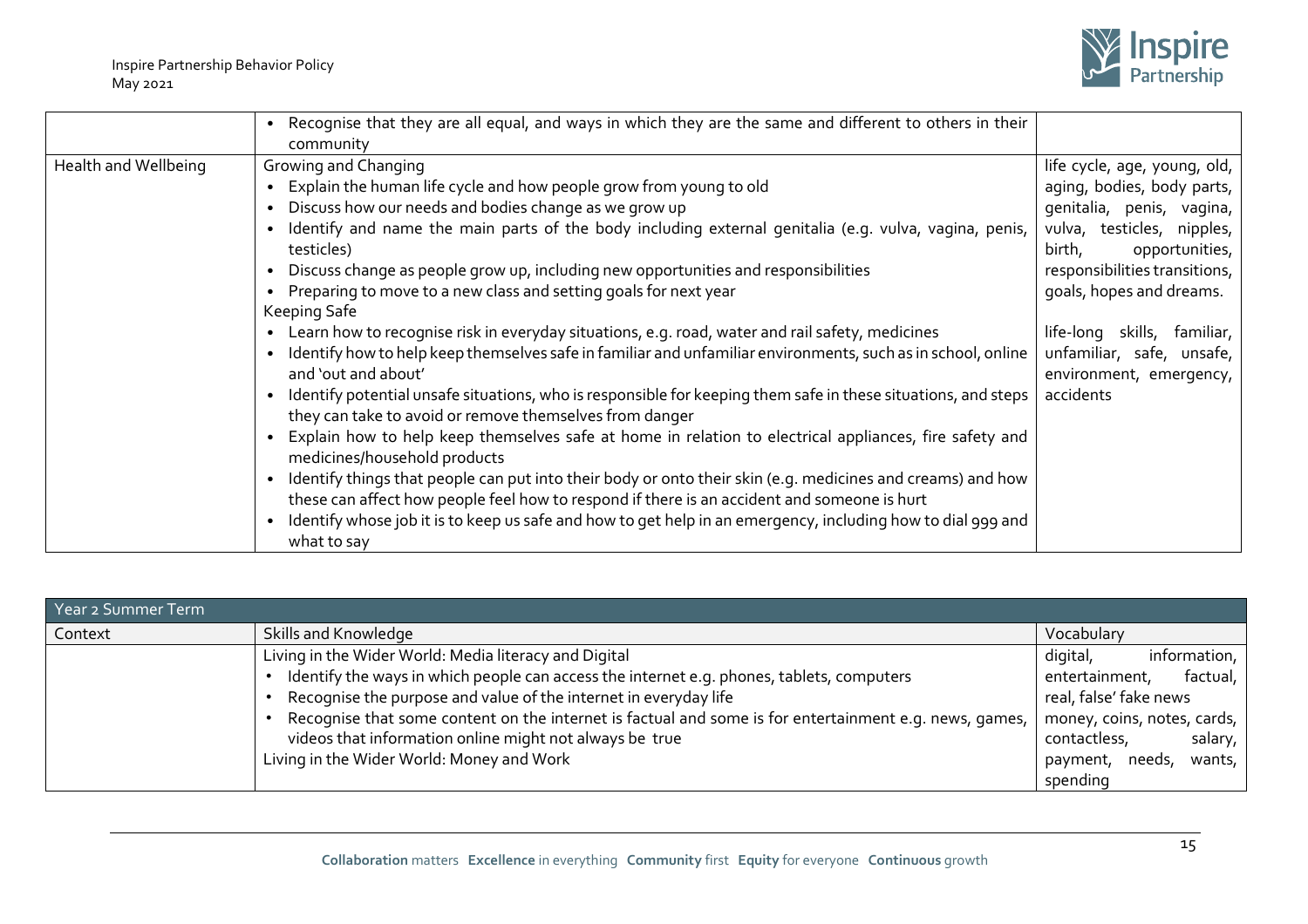

| Identify what money is and its different forms e.g. coins, notes, and ways of paying for things e.g. debit | physical, mental, habits, |             |
|------------------------------------------------------------------------------------------------------------|---------------------------|-------------|
| cards, electronic payments how money can be kept and looked after                                          | self-care,                | reflection, |
| Learn about getting, keeping and spending money; that people are paid money for the job they do            | mindfulness, feelings,    |             |
| Know how to recognise the difference between needs and wants                                               |                           |             |
| Understand how people make choices about spending money, including thinking about needs and wants          |                           |             |
| Health and Wellbeing: Physical Health and Mental wellbeing                                                 |                           |             |
| Identify routines and habits for maintaining good physical and mental health                               |                           |             |
| Explain why sleep and rest are important for growing and keeping healthy                                   |                           |             |
| Recognise that medicines, including vaccinations and immunisations, can help people stay healthy and       |                           |             |
| manage allergies                                                                                           |                           |             |
| Recognise the importance of and routines for brushing teeth and visiting the dentist.                      |                           |             |
| Identify ways to feel good, calm down or change their mood e.g. playing outside, listening to music,       |                           |             |
| spending time with others                                                                                  |                           |             |
| Explore how to manage big feelings including those associated with change, loss and bereavement            |                           |             |
| Describe when and how to ask for help, and how to help others, with their feelings                         |                           |             |

| <b>RSE &amp; PSHE - Year 3 Autumn Term</b> |                                                                                                           |               |  |
|--------------------------------------------|-----------------------------------------------------------------------------------------------------------|---------------|--|
| Context                                    | <b>Skills and Knowledge</b>                                                                               | Vocabulary    |  |
| Relationships                              | Families and Friendships                                                                                  | single        |  |
|                                            | . Recognise and respect that there are different types of families, including single parents, same-sex    | same-sex      |  |
|                                            | parents, step-parents, blended families, foster and adoptive parents                                      | blended       |  |
|                                            | • Understand that being part of a family provides support, stability and love                             | adoptive      |  |
|                                            | • Describe positive aspects of being part of a family, such as spending time together and caring for each | foster        |  |
|                                            | other                                                                                                     | similar       |  |
|                                            | • Explore the different ways that people can care for each other e.g. giving encouragement or support in  | stability     |  |
|                                            | times of difficulty                                                                                       | safe          |  |
|                                            | • Identify if/when something in a family might make someone upset or worried                              | unsafe        |  |
|                                            | • Discuss what to do and whom to tell if family relationships are making them feel unhappy or unsafe      | support       |  |
|                                            |                                                                                                           | encouragement |  |
| Living in the Wider World                  | Media Literacy and Digital Resilience                                                                     | leisure       |  |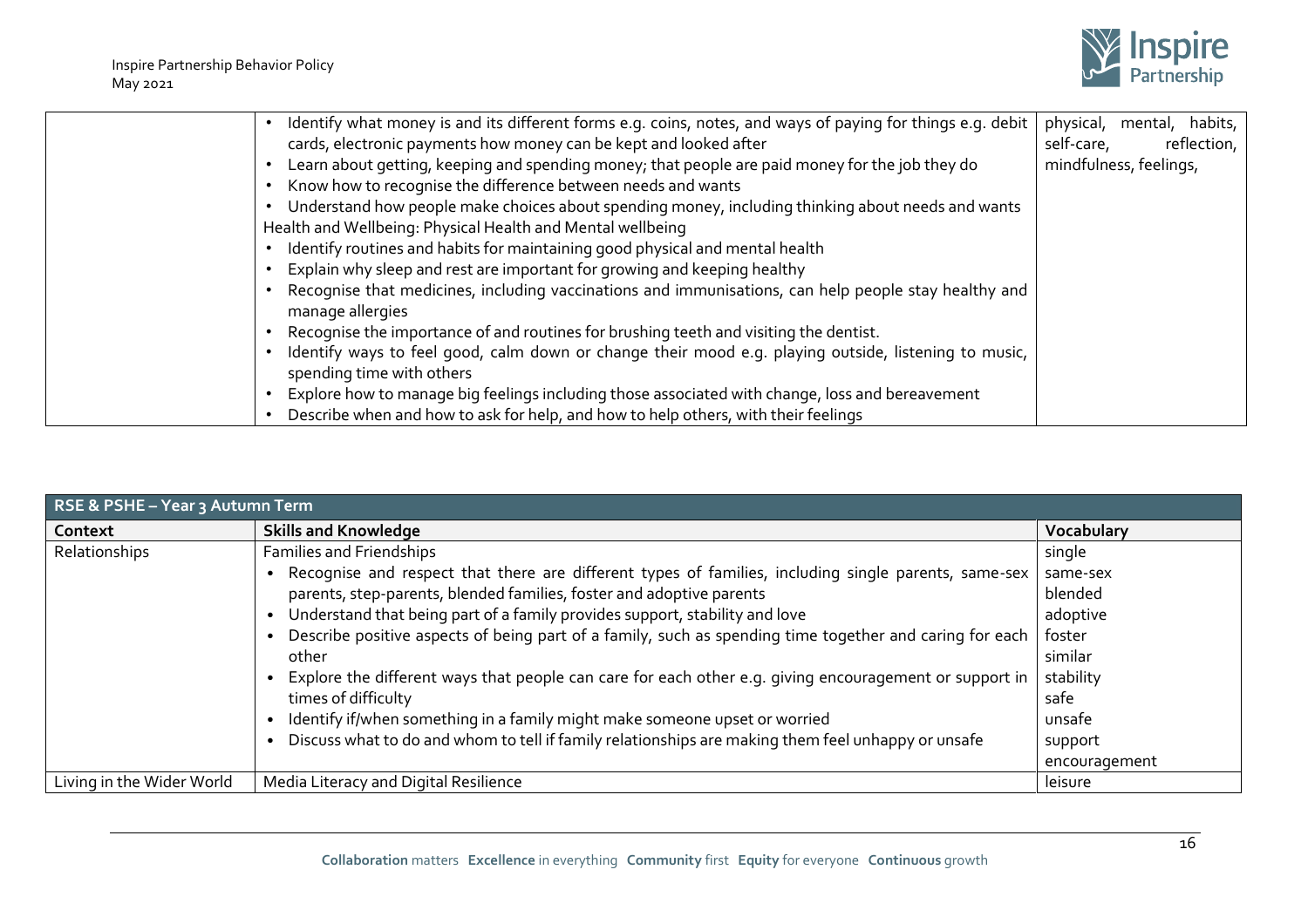

| RSE & PSHE - Year 3 Autumn Term |                                                                                                             |                             |  |
|---------------------------------|-------------------------------------------------------------------------------------------------------------|-----------------------------|--|
| Context                         | <b>Skills and Knowledge</b>                                                                                 | Vocabulary                  |  |
|                                 | • Explain how the internet can be used positively for leisure, for school and for work                      | work                        |  |
|                                 | Recognise that images and information online can be altered or adapted and the reasons for why this         | altered                     |  |
|                                 | happens                                                                                                     | accurate                    |  |
|                                 | • Develop strategies to recognise whether something they see online is true or accurate to evaluate whether | photoshop                   |  |
|                                 | a game is suitable to play or a website is appropriate for their age-group                                  | age-appropriate             |  |
|                                 | • Make safe, reliable choices from search results                                                           | search engine               |  |
|                                 | • Understand how to report something seen or experienced online that concerns them e.g. images or           | report                      |  |
|                                 | content that worry them, unkind or inappropriate communication                                              | content                     |  |
|                                 | Money and Work                                                                                              | communication               |  |
|                                 | • Learn about jobs that people may have from different sectors e.g. teachers, business people, charity work | interests, goals, hobbies,  |  |
|                                 | Understand that people can have more than one job at once or over their lifetime                            | career, part-time, full-    |  |
|                                 | Recognise their interests, skills and achievements and how these might link to future jobs                  | self-employed,<br>time,     |  |
|                                 | • Set goals that they would like to achieve this year e.g. learn a new hobby                                | sectors, business, charity, |  |
|                                 |                                                                                                             | creative arts, education,   |  |
|                                 |                                                                                                             | engineering, environment,   |  |
|                                 |                                                                                                             | healthcare, information,    |  |
|                                 |                                                                                                             | law, law enforcement,       |  |
|                                 |                                                                                                             | marketing,<br>media,        |  |
|                                 |                                                                                                             | construction,<br>retail,    |  |
|                                 |                                                                                                             | science,<br>social<br>care, |  |
|                                 |                                                                                                             | transport                   |  |

| Year 3 Spring Term |                                                                                                            |                     |  |
|--------------------|------------------------------------------------------------------------------------------------------------|---------------------|--|
| Context            | <b>Skills and Knowledge</b>                                                                                | Vocabulary          |  |
| Relationships      | Safe Relationships                                                                                         | trust               |  |
|                    | ldentify what is appropriate to share with friends, classmates, family and wider social groups including   | appropriate         |  |
|                    | online                                                                                                     | social groups       |  |
|                    | Explore what privacy and personal boundaries are, including online                                         | personal boundaries |  |
|                    | Develop basic strategies to help keep themselves safe online e.g. passwords, using trusted sites and adult | passwords           |  |
|                    | supervision                                                                                                | logins              |  |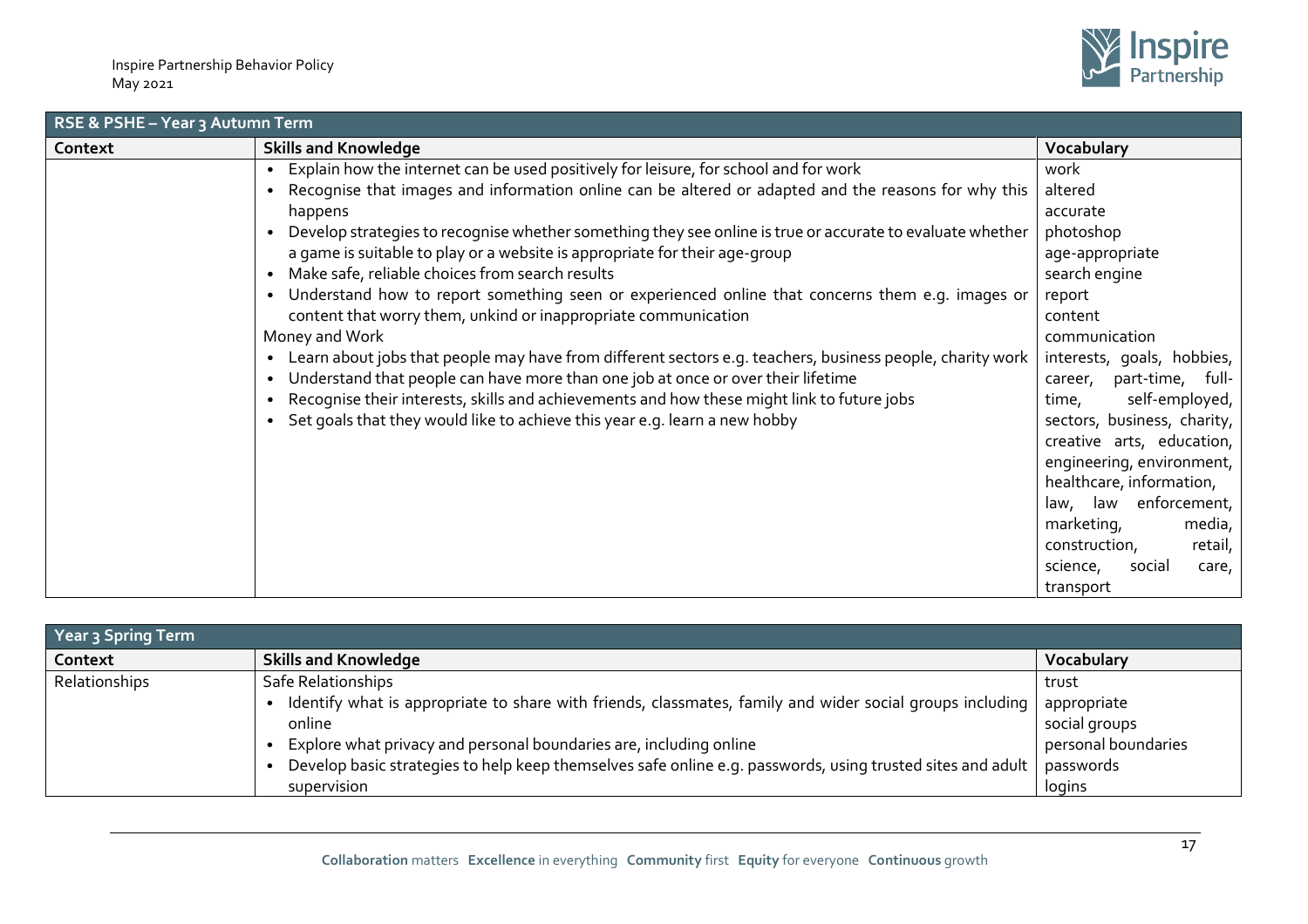

| Year 3 Spring Term        |                                                                                                                                                                                                                                                                                                                                                                                                                                                                                                                                                                                                                                                                                                                                                                                                                                                                                              |                                                                                                                                                                                                       |  |
|---------------------------|----------------------------------------------------------------------------------------------------------------------------------------------------------------------------------------------------------------------------------------------------------------------------------------------------------------------------------------------------------------------------------------------------------------------------------------------------------------------------------------------------------------------------------------------------------------------------------------------------------------------------------------------------------------------------------------------------------------------------------------------------------------------------------------------------------------------------------------------------------------------------------------------|-------------------------------------------------------------------------------------------------------------------------------------------------------------------------------------------------------|--|
| Context                   | <b>Skills and Knowledge</b>                                                                                                                                                                                                                                                                                                                                                                                                                                                                                                                                                                                                                                                                                                                                                                                                                                                                  | Vocabulary                                                                                                                                                                                            |  |
|                           | Understand that bullying and hurtful behaviour is unacceptable in any situation<br>Identify the effects and consequences of bullying for the people involved<br>$\bullet$<br>Learn about bullying online, and the similarities and differences to face-to-face bullying<br>Explain what to do and whom to tell if they see or experience bullying or hurtful behaviour<br>Respecting Others and Ourselves<br>Recognise respectful behaviours e.g. helping or including others, being responsible<br>$\bullet$<br>Learn how to model respectful behaviour in different situations e.g. at home, at school, online<br>Identify the importance of self-respect and their right to be treated respectfully by others<br>Explore what it means to treat others, and be treated, politely<br>Explore the ways in which people show respect and courtesy in different cultures and in wider society | adult supervision<br>secure<br>bullying<br>anti-bullying<br>consequences<br>online<br>responsible<br>model<br>self-respect<br>polite<br>courtesy<br>social norms<br>considerate<br>manners<br>society |  |
| Living in the Wider World | Belonging to a Community<br>Identify the reasons for rules and laws in wider society<br>$\bullet$<br>Explain importance of abiding by the law and what might happen if rules and laws are broken<br>Understand what human rights are and how they protect people<br>$\bullet$<br>Identify basic examples of human rights including the rights of children<br>Recognise how they have rights and also responsibilities<br>Explain that with every right there is also a responsibility e.g. the right to an education and the<br>responsibility to learn                                                                                                                                                                                                                                                                                                                                      | laws<br>rights<br>human rights<br>charter<br>equality<br>Human Rights Cct<br>Rights of the Child<br>responsibilities<br>basic<br>abiding                                                              |  |

| Year 3 Summer Term   |                                            |                   |  |
|----------------------|--------------------------------------------|-------------------|--|
| Context              | <b>Skills and Knowledge</b>                | <b>Vocabulary</b> |  |
| Health and Wellbeing | al Health and Mental Wellbeing<br>Physical | habits            |  |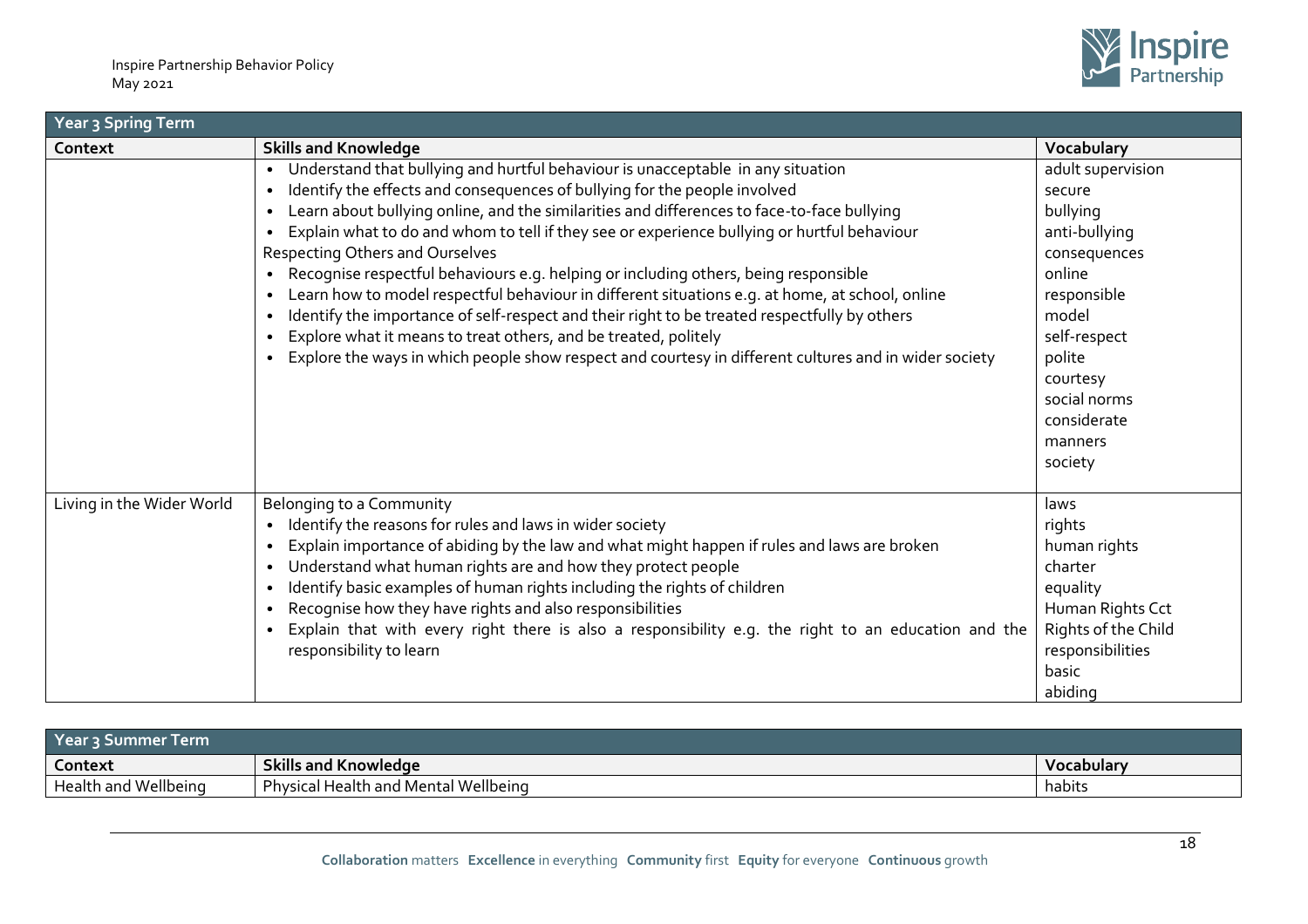

| <b>Year 3 Summer Term</b> |                                                                                                                           |                             |  |
|---------------------------|---------------------------------------------------------------------------------------------------------------------------|-----------------------------|--|
| Context                   | <b>Skills and Knowledge</b>                                                                                               | Vocabulary                  |  |
|                           | Understand the choices that people make in daily life that could affect their health                                      | positive                    |  |
|                           | Identify healthy and unhealthy choices (e.g. in relation to food, exercise, sleep) what can help people to<br>$\bullet$   | negative                    |  |
|                           | make healthy choices and what might negatively influence them habits and that sometimes they can be                       | sugar                       |  |
|                           | maintained, changed or stopped                                                                                            | sugar-free                  |  |
|                           | Explore the positive and negative effects of habits, such as regular exercise or eating too much sugar, on a<br>$\bullet$ | balanced diet               |  |
|                           | healthy lifestyle                                                                                                         | body language               |  |
|                           | Explain what is meant by a healthy, balanced diet including what foods should be eaten regularly or just                  | actions                     |  |
|                           | occasionally                                                                                                              | valuable                    |  |
|                           | Understand that regular exercise such as walking or cycling has positive benefits for their mental and                    | strengths                   |  |
|                           | physical health                                                                                                           | interests                   |  |
|                           | Identify the things that affect feelings both positively and negatively and strategies to identify and talk<br>$\bullet$  | identity                    |  |
|                           | about their feelings                                                                                                      | challenges                  |  |
|                           | Identify some of the different ways people express feelings e.g. words, actions, body language, and how to                | setbacks                    |  |
|                           | recognise how feelings can change overtime and become more or less powerful                                               | strategies                  |  |
|                           | Growing and Changing                                                                                                      | manage                      |  |
|                           | Recognise that everyone is an individual and has unique and valuable contributions to make to                             | stress                      |  |
|                           | Recognise how strengths and interests form part of a person's identity how to identify their own personal                 | stressors                   |  |
|                           | strengths and interests and what they're proud of (in school, out of school)                                              | hazards                     |  |
|                           | Recognise common challenges to self -worth e.g. finding school work difficult, friendship issues                          | risks                       |  |
|                           | Develop basic strategies to manage and reframe setbacks e.g. asking for help, focusing on what they can                   | predict                     |  |
|                           | learn from a setback, remembering what they are good at, trying again                                                     | assess                      |  |
|                           | Keeping Safe                                                                                                              | manage                      |  |
|                           | Learn how to identify typical hazards at home and in school                                                               | fire safety                 |  |
|                           | Explore how to predict, assess and manage risk in everyday situations e.g. crossing the road, running in the              | fire alarm                  |  |
|                           | playground, in the kitchen                                                                                                | smoke alarm                 |  |
|                           | • Discuss fire safety at home including the need for smoke alarms                                                         | carbon monoxide             |  |
|                           | Explain the importance of following safety rules from parents and other adults how to help keep                           | road-,<br>rail-,<br>water-, |  |
|                           | themselves safe in the local environment or unfamiliar places, including road, rail, water and firework                   | firework-safety             |  |
|                           | safety                                                                                                                    |                             |  |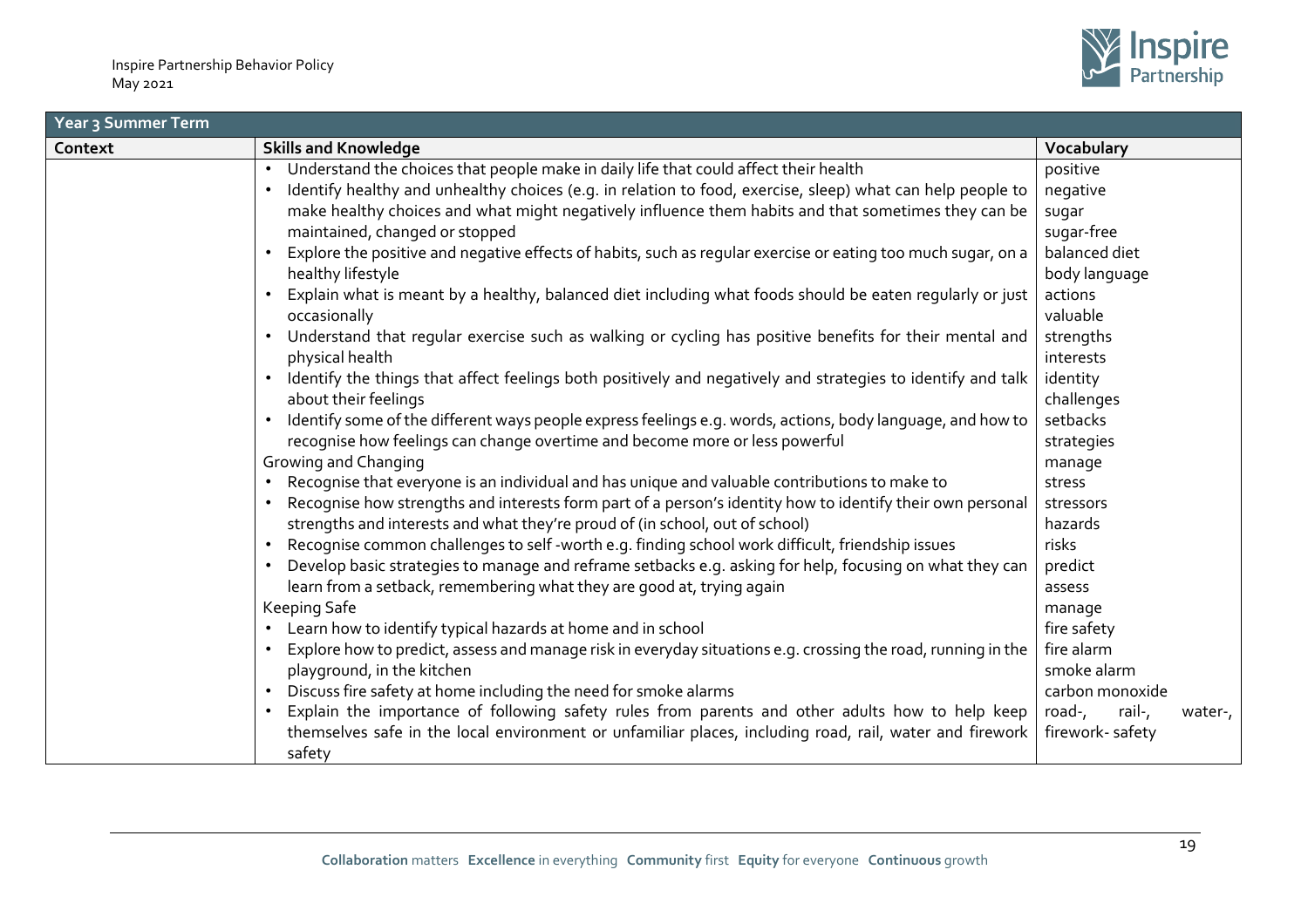

| RSE & PSHE - Year 4 Autumn Term |                                                                                                                       |               |  |
|---------------------------------|-----------------------------------------------------------------------------------------------------------------------|---------------|--|
| Context                         | <b>Skills and Knowledge</b>                                                                                           | Vocabulary    |  |
| Relationships                   | Safe Relationships                                                                                                    | teasing       |  |
|                                 | Differentiate between playful teasing, hurtful behaviour and bullying, including online<br>$\bullet$                  | witness       |  |
|                                 | Explain how to respond if they witness or experience hurtful behaviour or bullying, including online<br>$\bullet$     | dares         |  |
|                                 | Recognise the difference between 'playful dares' and dares which put someone under pressure, at risk, or<br>$\bullet$ | peer pressure |  |
|                                 | make them feel uncomfortable                                                                                          | secret        |  |
|                                 | Recognise how to manage pressures associated with dares<br>$\bullet$                                                  | pretending    |  |
|                                 | Discuss when it is right to keep or break a confidence or share a secret<br>$\bullet$                                 | content       |  |
|                                 | Learn how to recognise risks online such as harmful content or contact<br>$\bullet$                                   | behaviour     |  |
|                                 | Explain how people may behave differently online including pretending to be someone they are not<br>$\bullet$         | qender        |  |
|                                 | Identify how to report concerns and seek help if worried or uncomfortable about someone's behaviour,<br>$\bullet$     | race          |  |
|                                 | including online                                                                                                      | faith         |  |
|                                 | Respecting Ourselves and Others                                                                                       | religion      |  |
|                                 | Recognise differences between people such as gender, race, faith<br>$\bullet$                                         | diversity     |  |
|                                 | Recognise what they have in common with others e.g. shared values, likes and dislikes, aspirations<br>$\bullet$       | identity      |  |
|                                 | Explore the importance of respecting the differences and similarities between people<br>$\bullet$                     | culture       |  |
|                                 | Gain vocabulary to sensitively discuss difference and include everyone<br>$\bullet$                                   | language      |  |
|                                 |                                                                                                                       | disability    |  |
|                                 |                                                                                                                       | values        |  |
|                                 |                                                                                                                       | aspirations   |  |
| Living in the Wider World       | Belonging to a Community                                                                                              | benefits      |  |
|                                 | Understand the meaning and benefits of living in a community<br>$\bullet$                                             | individuals   |  |
|                                 | Recognise that they belong to different communities as well as the school community<br>$\bullet$                      | contribute    |  |
|                                 | Explore the different groups that make up and contribute to a community about the individuals and groups<br>$\bullet$ | give back     |  |
|                                 | that help the local community, including through volunteering and work                                                | volunteering  |  |
|                                 | Know how to show compassion towards others in need and the shared responsibilities of caring for them<br>$\bullet$    | work          |  |
|                                 |                                                                                                                       | careers       |  |
|                                 |                                                                                                                       | compassion    |  |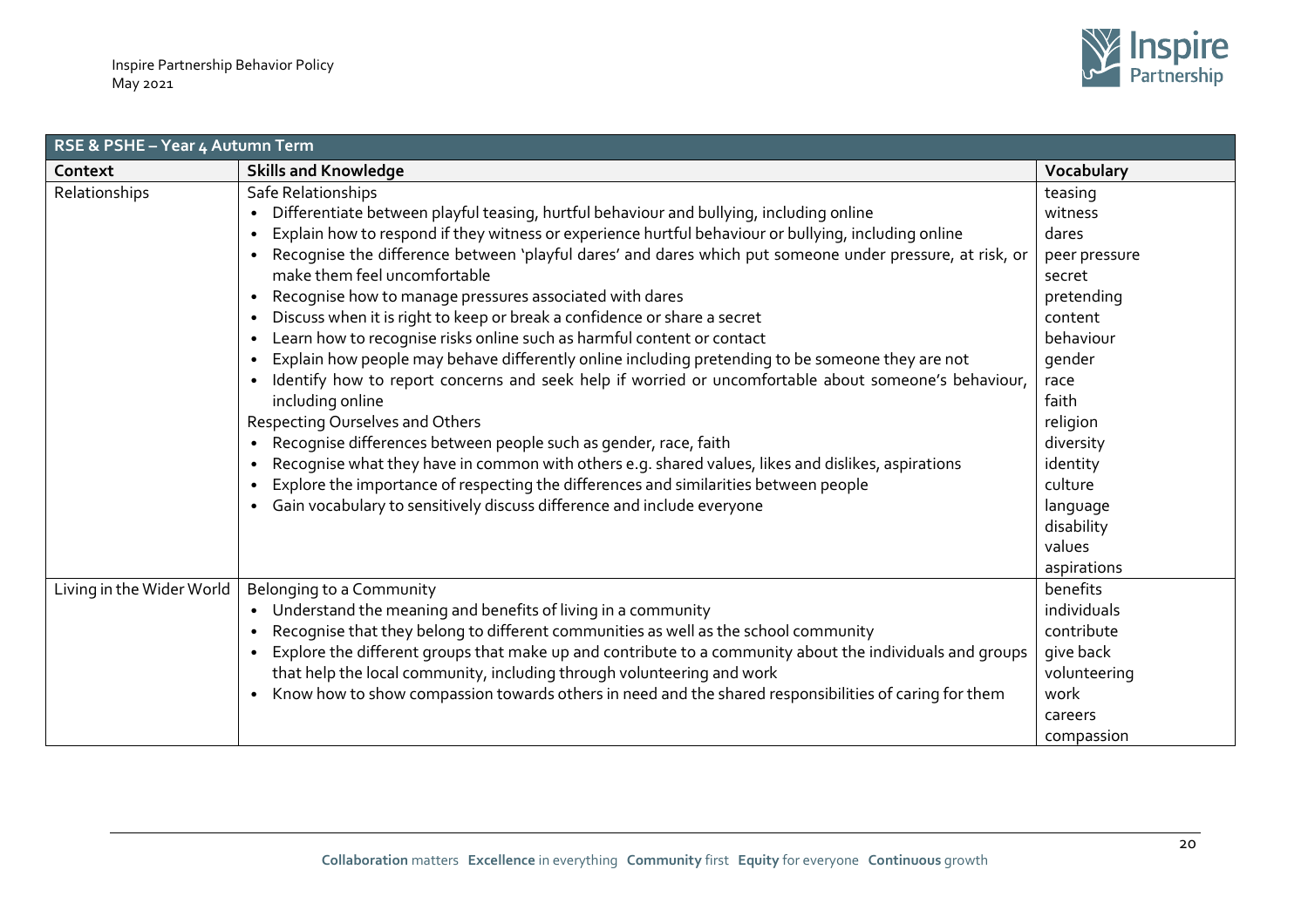

| Year 4 Sp <u>ring Term</u> |                                                                                                                                                                                                                                                                                                                                                                                                                                                                                                                                                                                                                                                                                                                                                                                                                                                                                                                                                                                                                                       |                                                                                                                                                                                                                                                                               |  |
|----------------------------|---------------------------------------------------------------------------------------------------------------------------------------------------------------------------------------------------------------------------------------------------------------------------------------------------------------------------------------------------------------------------------------------------------------------------------------------------------------------------------------------------------------------------------------------------------------------------------------------------------------------------------------------------------------------------------------------------------------------------------------------------------------------------------------------------------------------------------------------------------------------------------------------------------------------------------------------------------------------------------------------------------------------------------------|-------------------------------------------------------------------------------------------------------------------------------------------------------------------------------------------------------------------------------------------------------------------------------|--|
| Context                    | <b>Skills and Knowledge</b>                                                                                                                                                                                                                                                                                                                                                                                                                                                                                                                                                                                                                                                                                                                                                                                                                                                                                                                                                                                                           | Vocabulary                                                                                                                                                                                                                                                                    |  |
| Relationships              | <b>Families and Friendships</b><br>Know the features of positive healthy friendships such as mutual respect, trust and sharing interests<br>Develop strategies to build positive friendships<br>Understand how they can seek support with relationships if they feel lonely or excluded<br>Explain how to communicate respectfully with friends when using digital devices<br>Knowing someone online differs from knowing someone face to face and that there are risks in<br>communicating with someone they don't know<br>Describe what to do or whom to tell if they are worried about any contact online                                                                                                                                                                                                                                                                                                                                                                                                                          | mutual respect<br>lonely<br>excluded<br>digital<br>communication<br>worries<br>anxiety<br>mobile<br>WhatsApp<br>text messaging<br>strategies                                                                                                                                  |  |
| Living in the Wider World  | Media Literacy and Digital Resilience<br>• Understand that everything shared online has a digital footprint<br>Recognise that organisations can use personal information to encourage people to buy things<br>Recognise what online adverts look like<br>Compare content shared for factual purposes and for advertising<br>Explore why people might choose to buy or not buy something online e.g. from seeing an advert<br>• Understand that search results are ordered based on the popularity of the website and that this can affect<br>what information people access<br>Money and Work<br>Explain how people make different spending decisions based on their budget, values and needs<br>Understand how to keep track of money and why it is important to know how much is being spent<br>Identify different ways to pay for things such as cash, cards, e-payment and the reasons for using them<br>Understand how people spend money can have positive or negative effects on others e.g. charities, single<br>use plastics | digital footprint<br>the cloud<br>personal<br>advertising<br>factual<br>popularity<br>search engine<br>social media<br>online shopping<br>budget<br>salary<br>wage<br>spreadsheet<br>cash<br>credit card<br>debit card<br>e-payment<br>positive spending<br>negative spending |  |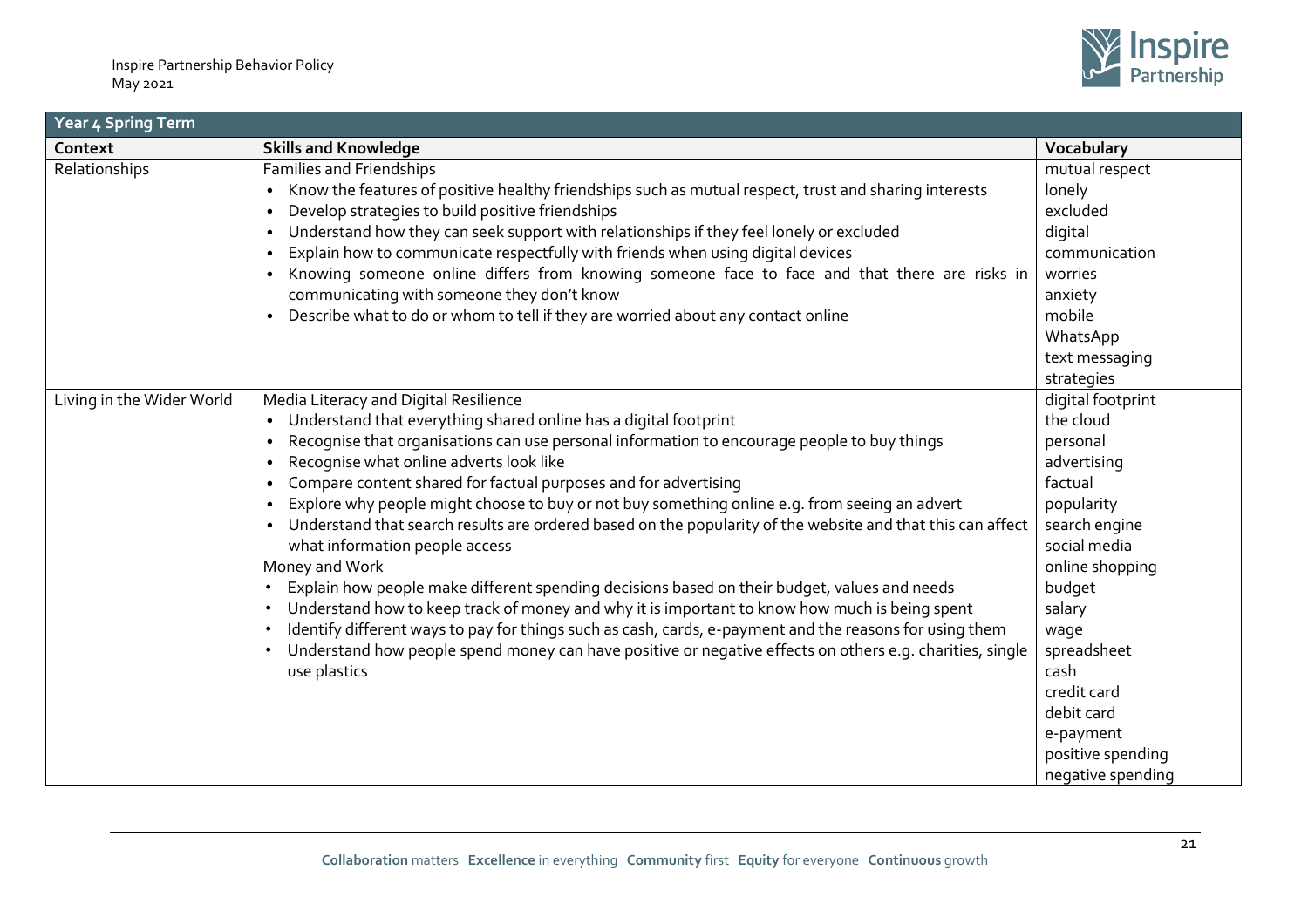| Year 4 Summer Term   |                                                                                                           |                   |  |
|----------------------|-----------------------------------------------------------------------------------------------------------|-------------------|--|
| Context              | <b>Skills and Knowledge</b>                                                                               | Vocabulary        |  |
| Health and Wellbeing | Physical Health and Mental Wellbeing                                                                      | lifestyle         |  |
|                      | Identify a wide range of factors that maintain a balanced, healthy lifestyle, physically and mentally     | illness           |  |
|                      | Explain what good physical health means and how to recognise early signs of physical illness that common  | doctor            |  |
|                      | illnesses can be quickly and easily treated with the right care e.g. visiting the doctor when necessary   | GP                |  |
|                      | Understand how to maintain oral hygiene and dental health, including how to brush and floss correctly     | oral hygiene      |  |
|                      | Identify the importance of regular visits to the dentist and the effects of different foods, drinks and   | dental health     |  |
|                      | substances on dental health                                                                               | flossing          |  |
|                      | Growing and Changing                                                                                      | dentist           |  |
|                      | Identify external genitalia and reproductive organs                                                       | plaque            |  |
|                      | Explore the physical and emotional changes during puberty                                                 | gums              |  |
|                      | Identify key facts about the menstrual cycle and menstrual wellbeing, erections and wet dreams            | gingivitis        |  |
|                      | Develop strategies to manage the changes during puberty including menstruation                            | toothpaste        |  |
|                      | Identify the importance of personal hygiene routines during puberty including washing regularly and using |                   |  |
|                      | deodorant                                                                                                 | puberty           |  |
|                      | Understand how to discuss the challenges of puberty with a trusted adult                                  | menstrual cycle   |  |
|                      | Understand how to get information, help and advice about puberty                                          | menstruation      |  |
|                      | Keeping Safe                                                                                              | erections         |  |
|                      | Explain the importance of taking medicines correctly and using household products safely to               | wet dreams        |  |
|                      | Recognise what is meant by a 'drug'                                                                       | hygiene           |  |
|                      | Understand that drugs common to everyday life (e.g. cigarettes, e-cigarettes/ vaping, alcohol and         | deodorant         |  |
|                      | medicines) can affect health and wellbeing                                                                | sweat             |  |
|                      | Identify some of the effects related to different drugs and that all drugs, including medicines, may have | body odor         |  |
|                      | side effects                                                                                              | reproduction      |  |
|                      | Identify some of the risks associated with drugs common to everyday life that for some people using drugs | medicine          |  |
|                      | can become a habit which is difficult to break how to ask for help or advice                              | drugs             |  |
|                      |                                                                                                           | household product |  |
|                      |                                                                                                           | cigarettes        |  |
|                      |                                                                                                           | alcohol           |  |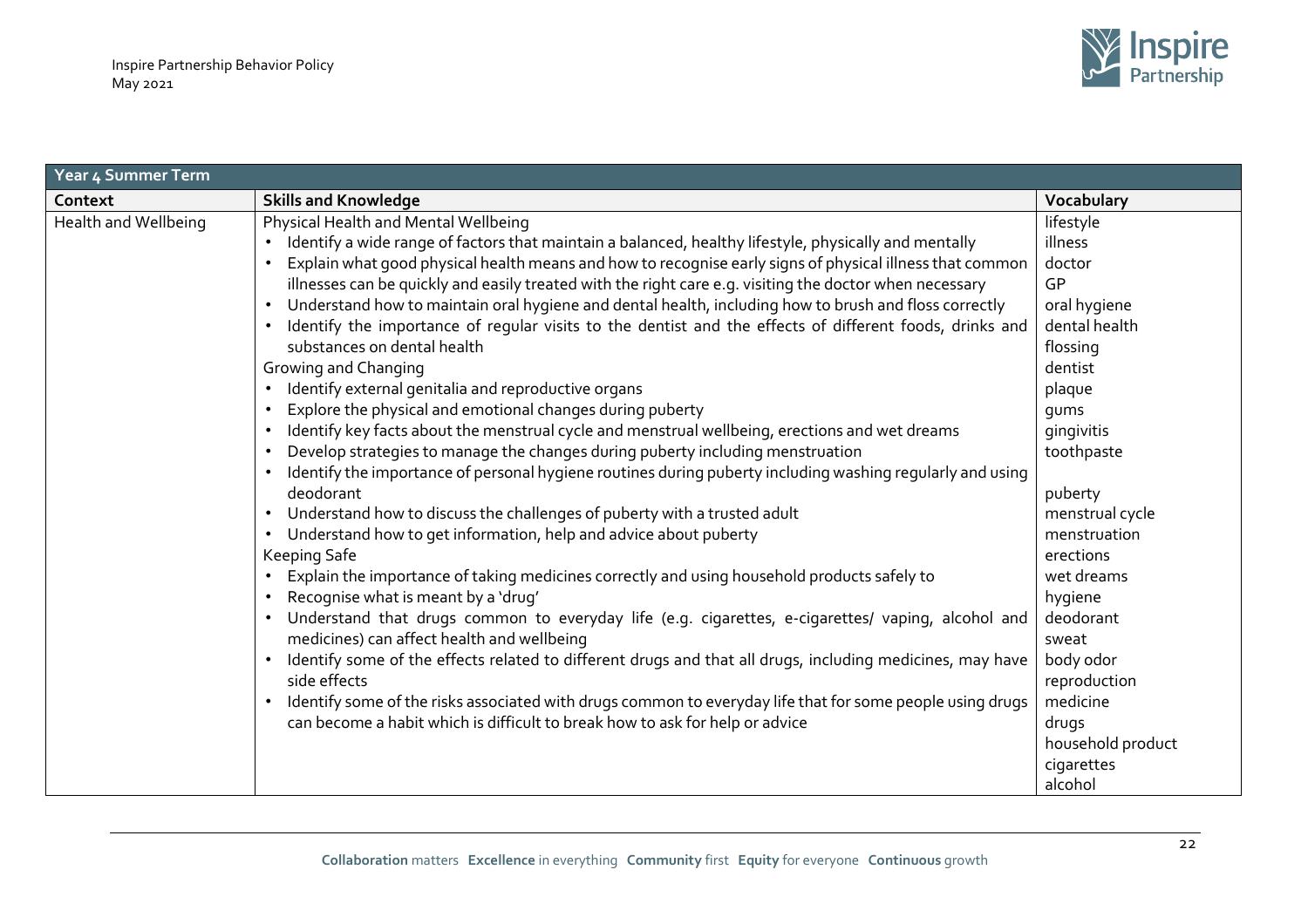

| Year 4 Summer Term |                             |              |  |
|--------------------|-----------------------------|--------------|--|
| Context            | <b>Skills and Knowledge</b> | Vocabulary   |  |
|                    |                             | side effects |  |
|                    |                             | habit        |  |
|                    |                             | addiction    |  |
|                    |                             | prescription |  |
|                    |                             | legal        |  |
|                    |                             | illegal      |  |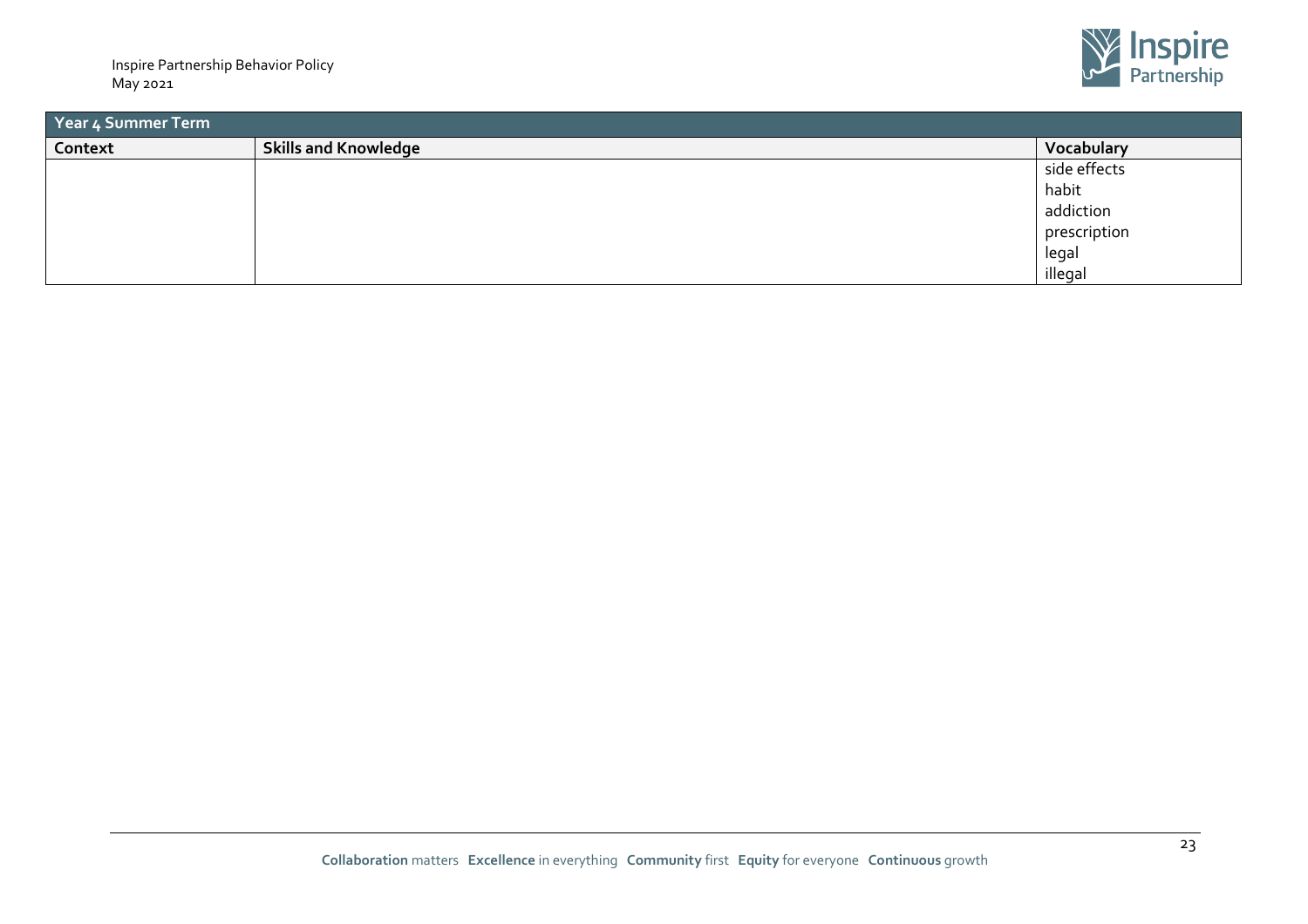

| RSE & PSHE - Year 5 Autumn Term                                                                                                                                                                                                                                                                                                                                                                                                                                                                                                                                                                                                                                                                                                                                                                                                                                                                                                                                                                                                                                                                                                                                                                                                                                                                                                                                                                                                                                                                                                                                                                                                                                                                                                                                                         |                                                                                                                                                                                                               |  |  |
|-----------------------------------------------------------------------------------------------------------------------------------------------------------------------------------------------------------------------------------------------------------------------------------------------------------------------------------------------------------------------------------------------------------------------------------------------------------------------------------------------------------------------------------------------------------------------------------------------------------------------------------------------------------------------------------------------------------------------------------------------------------------------------------------------------------------------------------------------------------------------------------------------------------------------------------------------------------------------------------------------------------------------------------------------------------------------------------------------------------------------------------------------------------------------------------------------------------------------------------------------------------------------------------------------------------------------------------------------------------------------------------------------------------------------------------------------------------------------------------------------------------------------------------------------------------------------------------------------------------------------------------------------------------------------------------------------------------------------------------------------------------------------------------------|---------------------------------------------------------------------------------------------------------------------------------------------------------------------------------------------------------------|--|--|
| <b>Skills and Knowledge</b>                                                                                                                                                                                                                                                                                                                                                                                                                                                                                                                                                                                                                                                                                                                                                                                                                                                                                                                                                                                                                                                                                                                                                                                                                                                                                                                                                                                                                                                                                                                                                                                                                                                                                                                                                             | Vocabulary                                                                                                                                                                                                    |  |  |
| Families and friendships<br>Identify what makes a healthy friendship and how they make people feel included<br>Develop strategies to help someone feel included<br>Understand peer influence and how it can make people feel or behave<br>Examine the impact of the need for peer approval in different situations, including online<br>Develop strategies to manage peer influence and the need for peer approval e.g. exit strategies, assertive<br>communication<br>Understand that it is common for friendships to experience challenges<br>$\bullet$<br>Use strategies to positively resolve disputes and reconcile differences in friendships<br>$\bullet$<br>Understand that friendships can change over time and the benefits of having new and different types of<br>friends<br>Explore how to recognise if a friendship is making them feel unsafe, worried, or uncomfortable<br>$\bullet$<br>Identify when and how to seek support in relation to friendships<br>Safe relationships<br>Differentiate between playful teasing, hurtful behaviour and bullying, including online<br>$\bullet$<br>Explain how to respond if they witness or experience hurtful behaviour or bullying, including online<br>Recognise the difference between 'playful dares' and dares which put someone under pressure, at risk, or<br>make them feel uncomfortable<br>Recognise how to manage pressures associated with dares<br>Discuss when it is right to keep or break a confidence or share a secret<br>Learn how to recognise risks online such as harmful content or contact<br>Explain how people may behave differently online including pretending to be someone they are not<br>Identify how to report concerns and seek help if worried or uncomfortable about someone's behaviour, | influence,<br>peer<br>peer<br>disputes,<br>approval,<br>inclusive,<br>exclusive,<br>influence, reconcile<br>physical<br>contact,<br>permission, acceptable,<br>unacceptable,<br>appropriate,<br>inappropriate |  |  |
| Belonging to a community                                                                                                                                                                                                                                                                                                                                                                                                                                                                                                                                                                                                                                                                                                                                                                                                                                                                                                                                                                                                                                                                                                                                                                                                                                                                                                                                                                                                                                                                                                                                                                                                                                                                                                                                                                | compassion,<br>resources,                                                                                                                                                                                     |  |  |
| • Identify how resources are allocated and the effect this has on individuals, communities and the<br>environment<br>Understand the importance of protecting the environment and how everyday actions can either support<br>or damage it                                                                                                                                                                                                                                                                                                                                                                                                                                                                                                                                                                                                                                                                                                                                                                                                                                                                                                                                                                                                                                                                                                                                                                                                                                                                                                                                                                                                                                                                                                                                                | environment,<br>damage,<br>support,<br>impact,<br>allocated, opinions                                                                                                                                         |  |  |
|                                                                                                                                                                                                                                                                                                                                                                                                                                                                                                                                                                                                                                                                                                                                                                                                                                                                                                                                                                                                                                                                                                                                                                                                                                                                                                                                                                                                                                                                                                                                                                                                                                                                                                                                                                                         | including online<br>Demonstrate how to show compassion for the environment, animals and other living things                                                                                                   |  |  |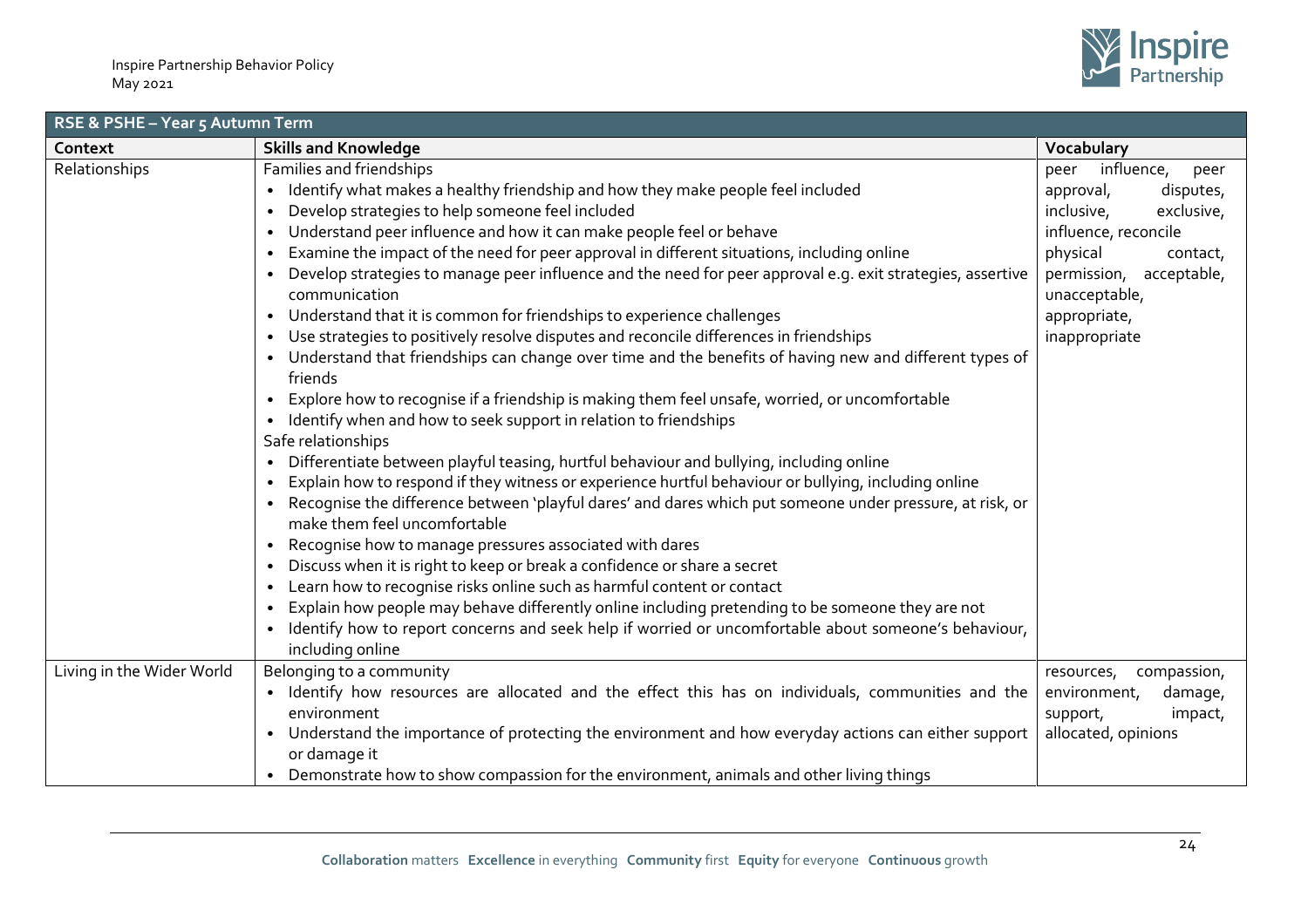

| RSE & PSHE - Year 5 Autumn Term |                                                                                                      |            |  |
|---------------------------------|------------------------------------------------------------------------------------------------------|------------|--|
| Context                         | <b>Skills and Knowledge</b>                                                                          | Vocabulary |  |
|                                 | Explore the way that money is spent and how it affects the environment to express their own opinions |            |  |
|                                 | about their responsibility towards the environment                                                   |            |  |

| Year 5 Spring Term        |                                                                                                                                                                                                                                                                                                                                                                                                                                                                                                                                                                                                                                                                                  |                                                                                                                                                                                                                                 |  |
|---------------------------|----------------------------------------------------------------------------------------------------------------------------------------------------------------------------------------------------------------------------------------------------------------------------------------------------------------------------------------------------------------------------------------------------------------------------------------------------------------------------------------------------------------------------------------------------------------------------------------------------------------------------------------------------------------------------------|---------------------------------------------------------------------------------------------------------------------------------------------------------------------------------------------------------------------------------|--|
| Context                   | <b>Skills and Knowledge</b>                                                                                                                                                                                                                                                                                                                                                                                                                                                                                                                                                                                                                                                      | Vocabulary                                                                                                                                                                                                                      |  |
| Relationships             | Respecting ourselves and others<br>Recognise that everyone should be treated equally<br>Explain why it is important to listen and respond respectfully to a wide range of people, including those<br>whose traditions, beliefs and lifestyle are different to their own<br>Describe what discrimination means and different types of discrimination e.g. racism, sexism, homophobia<br>Identify online bullying and discrimination of groups or individuals e.g. trolling and harassment<br>Understand the impact of discrimination on individuals, groups and wider society<br>Explore ways to safely challenge discrimination<br>Recognise how to report discrimination online | traditions, beliefs, racism,<br>homophobia,<br>sexism,<br>trolling,<br>discrimination,<br>harassment, lifestyle                                                                                                                 |  |
| Living in the wider world | Money and work<br>Identify jobs that they might like to do in the future about the role ambition can play in achieving a future<br>career how or why someone might choose a certain career<br>Identify what might influence people's decisions about a job or career, including pay, working conditions,<br>personal interests, strengths and qualities, family, values the importance of diversity and inclusion to<br>promote people's career opportunities<br>Describe stereotyping in the workplace, its impact and how to challenge it<br>Understand that there is a variety of routes into work e.g. college, apprenticeships, university, training                        | working<br>ambition,<br>conditions,<br>personal<br>interests, qualities, family<br>values, diversity, inclusion,<br>opportunities,<br>career<br>stereotypes,<br>apprenticeships,<br>university, college, degree,<br>career path |  |
| Health and Wellbeing      | Growing and changing<br>Understand personal identity and what contributes to it, including race, sex, gender, family, faith, culture,<br>hobbies, likes/dislikes<br>Recognise that for some people their gender identity does not correspond with their biological sex<br>Explore how to recognise, respect and express their individuality and personal qualities ways to boost their<br>mood and improve emotional wellbeing                                                                                                                                                                                                                                                   | race, sex, gender, faith,<br>culture, hobbies, gender<br>identity, biological sex,<br>emotional wellbeing                                                                                                                       |  |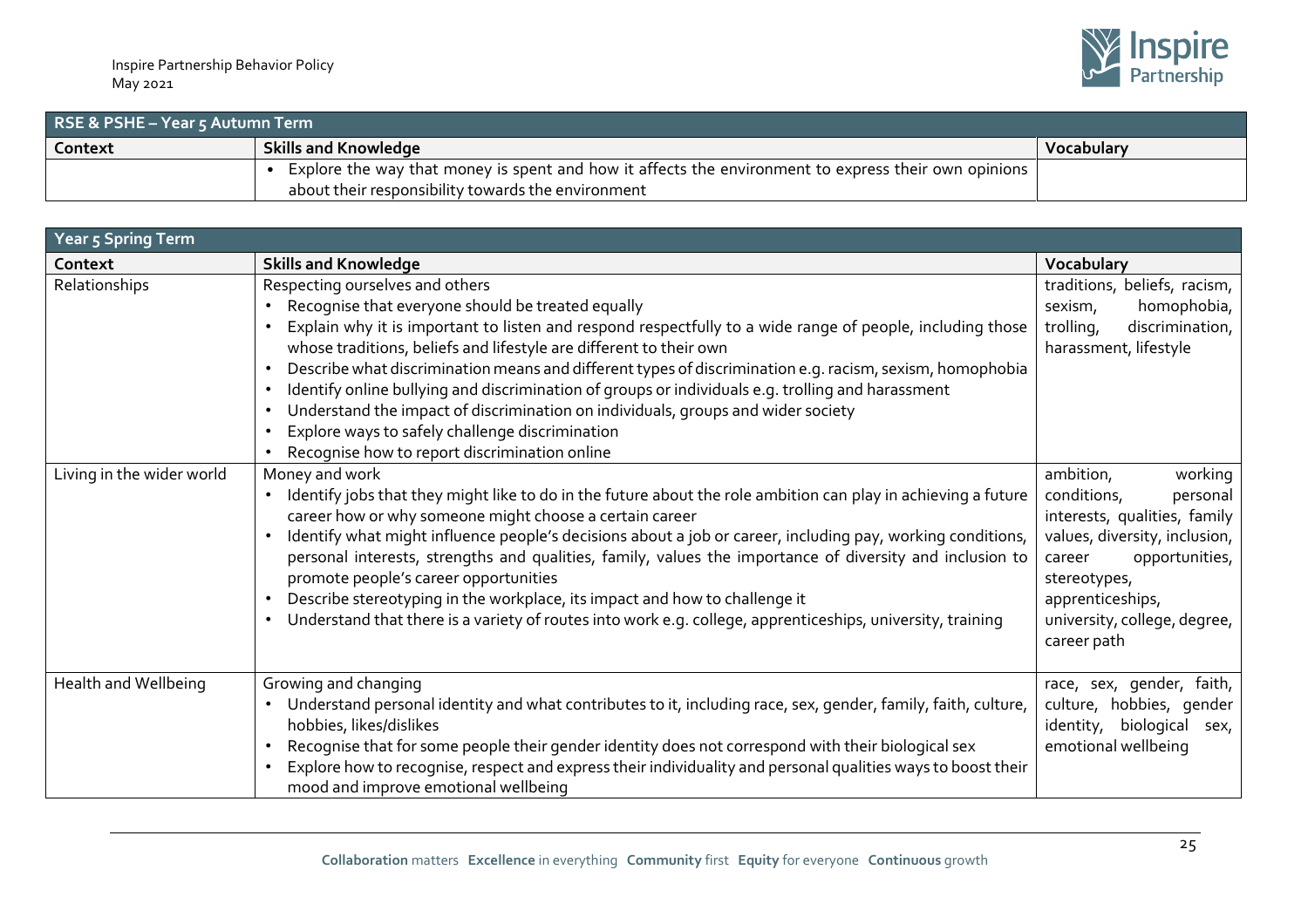| Year 5 Spring Term |                                                                                                  |            |
|--------------------|--------------------------------------------------------------------------------------------------|------------|
| Context            | <b>Skills and Knowledge</b>                                                                      | Vocabulary |
|                    | Make links between participating in interests, hobbies and community groups and mental wellbeing |            |

| Year 5 Summer Term |                                                                                                                                                                                                                                                                            |                                                     |  |
|--------------------|----------------------------------------------------------------------------------------------------------------------------------------------------------------------------------------------------------------------------------------------------------------------------|-----------------------------------------------------|--|
| Context            | <b>Skills and Knowledge</b>                                                                                                                                                                                                                                                | Vocabulary                                          |  |
|                    | Living in the wider world                                                                                                                                                                                                                                                  | blogs, unbiased, biased,                            |  |
|                    | Media literacy and digital resilience                                                                                                                                                                                                                                      | stereotypes, suspicious                             |  |
|                    | · Identify different types of media and their different purposes e.g. to entertain, inform, persuade or<br>advertise                                                                                                                                                       | content, persuade, fact,<br>opinion                 |  |
|                    | • Develop basic strategies to assess whether content online (e.g. research, news, reviews, blogs) is based on<br>fact, opinion, or is biased                                                                                                                               | Sleep cycles, bedtime,<br>skin<br>exposure,<br>sun  |  |
|                    | Understand that some media and online content promote stereotypes how to assess which search results                                                                                                                                                                       | heat stroke,<br>damage,                             |  |
|                    | are more reliable than others to recognise unsafe or suspicious content online how devices store and share<br>information                                                                                                                                                  | diseases, vaccinations,<br>immunisations, bacteria, |  |
|                    | Mental Health and Wellbeing                                                                                                                                                                                                                                                | hygiene, routines                                   |  |
|                    | Physical and Mental Wellbeing.                                                                                                                                                                                                                                             | Risks,                                              |  |
|                    | Explain how sleep contributes to a healthy lifestyle healthy                                                                                                                                                                                                               | unsafe,                                             |  |
|                    | Develop sleep strategies and how to maintain them                                                                                                                                                                                                                          | emergency,                                          |  |
|                    | Identify the benefits of being outdoors and in the sun for physical and mental health how to manage risk in                                                                                                                                                                | positive<br>risk<br>taking,                         |  |
|                    | relation to sun exposure, including skin damage and heat stroke                                                                                                                                                                                                            | dangerous<br>behaviour,                             |  |
|                    | • Explain how medicines can contribute to health and how allergies can be managed that some diseases can<br>be prevented by vaccinations and immunisations that bacteria and viruses can affect health                                                                     | emergency services,                                 |  |
|                    | Understand how they can prevent the spread of bacteria and viruses with everyday hygiene routines                                                                                                                                                                          | female genital mutilation<br>(FGM)                  |  |
|                    | Recognise the shared responsibility of keeping a clean environment                                                                                                                                                                                                         |                                                     |  |
|                    | Keeping safe                                                                                                                                                                                                                                                               |                                                     |  |
|                    | • Identify when situations are becoming risky, unsafe or an emergency to identify occasions where they can<br>help take responsibility for their own safety to differentiate between positive risk taking (e.g. trying a<br>challenging new sport) and dangerous behaviour |                                                     |  |
|                    | • Understand how to deal with common injuries using basic first aid techniques                                                                                                                                                                                             |                                                     |  |
|                    | • Understand how to respond in an emergency, including when and how to contact different emergency<br>services                                                                                                                                                             |                                                     |  |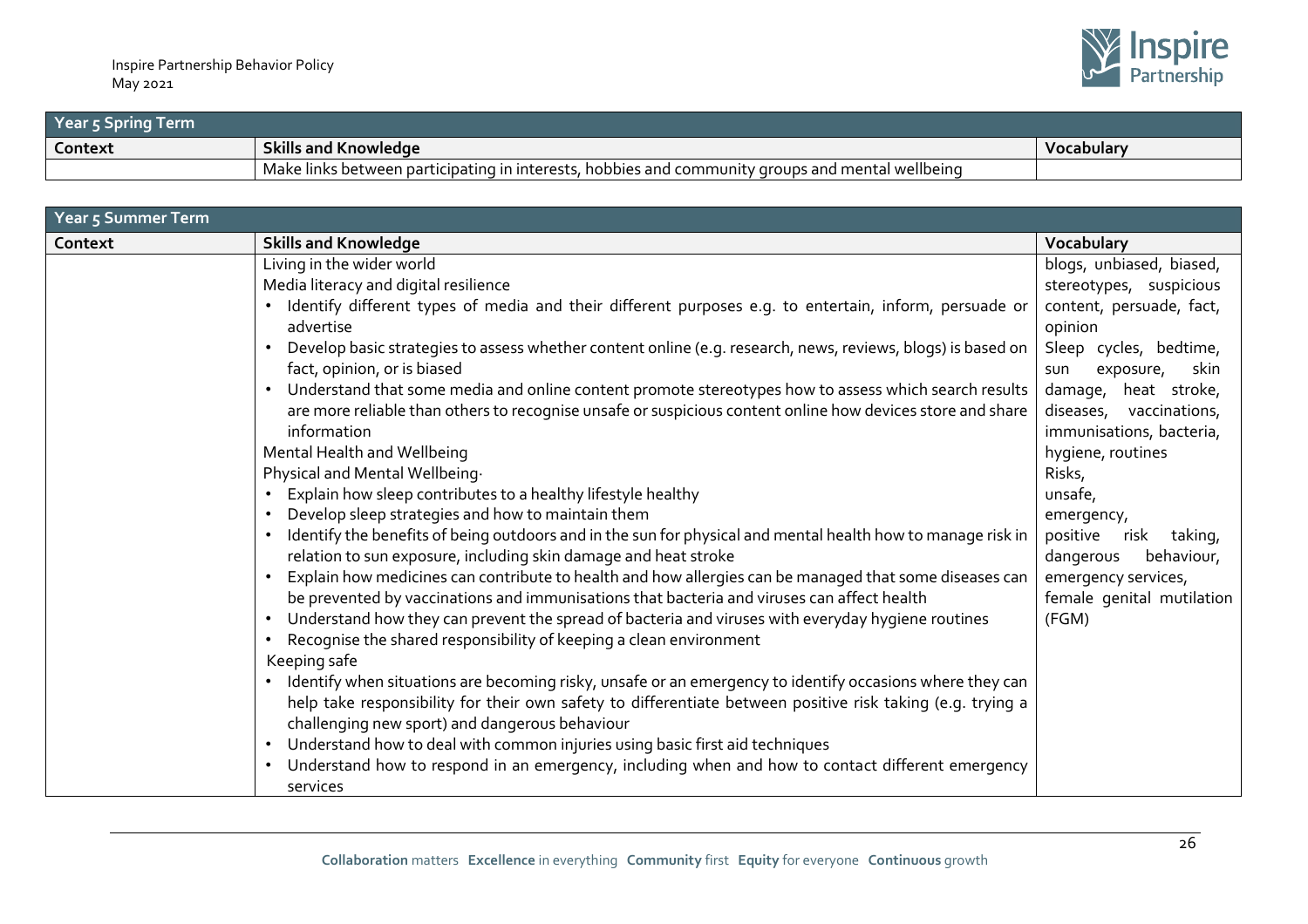

| <b>Prear 5 Summer Term</b> |                                                                                                           |                   |  |
|----------------------------|-----------------------------------------------------------------------------------------------------------|-------------------|--|
| Context                    | <b>Skills and Knowledge</b>                                                                               | <b>Vocabulary</b> |  |
|                            | Understand that female genital mutilation (FGM) is against British law and what to do and whom to tell if |                   |  |
|                            | they think they or someone they know might be at risk of FGM                                              |                   |  |

| RSE & PSHE – Year 6 Autumn Term |                                                                                              |              |       |          |
|---------------------------------|----------------------------------------------------------------------------------------------|--------------|-------|----------|
| Context                         | <b>Skills and Knowledge</b>                                                                  | Vocabulary   |       |          |
| Relationships                   | <b>Family and Friendships</b>                                                                | -dender.     | faith | sexual   |
|                                 | Explain what it means to be attracted to someone and different kinds of loving relationships | orientation. |       | gender I |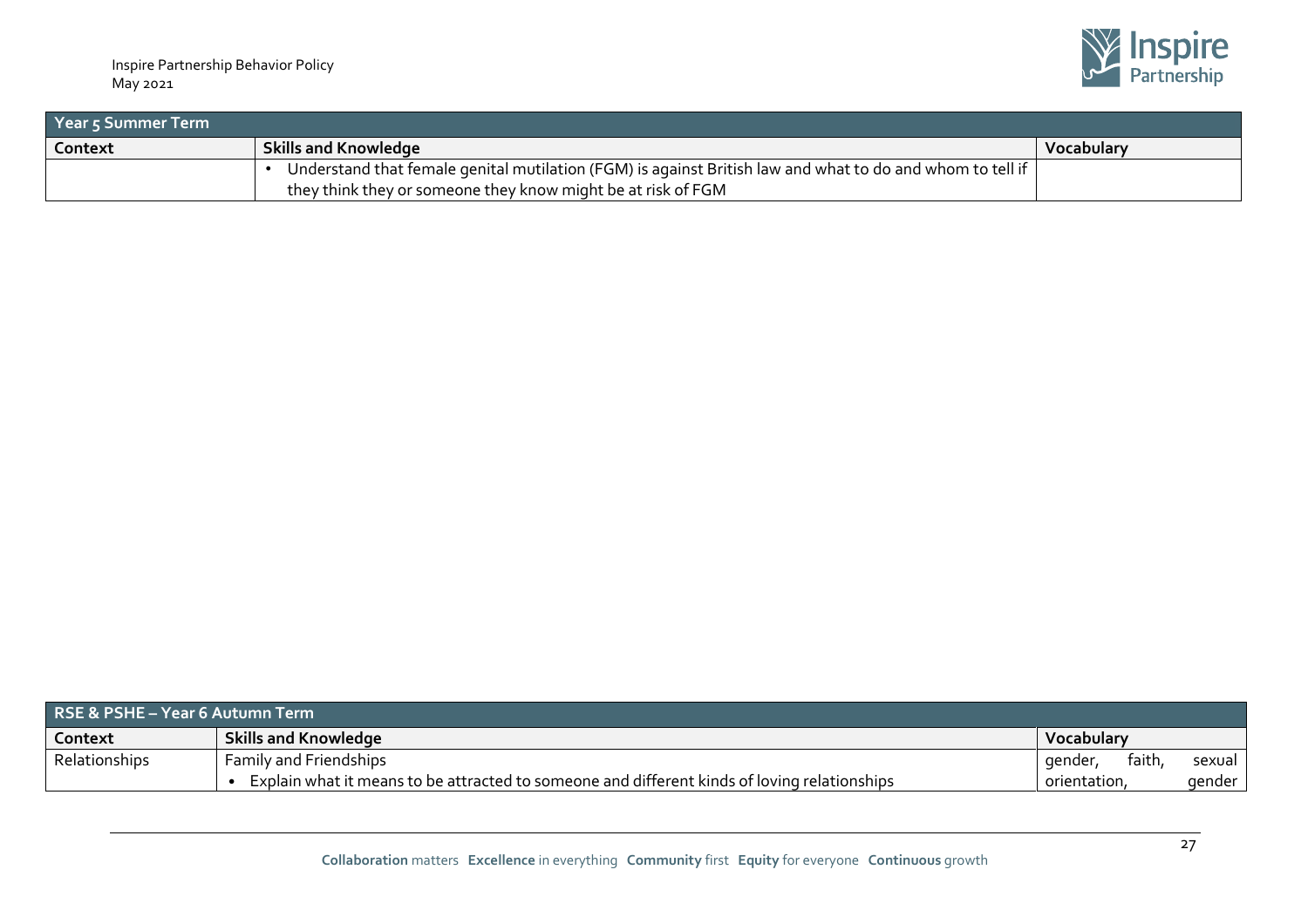

| RSE & PSHE - Year 6 Autumn Term |                                                                                                                                                                                                                                                                                                                                                                                                                                                                                                                                                                                                                                                                                                                                                                                                                                                                                                                                                                                                                                                                                                                                                                                                                                                                                                                                                                                                                                                                                                                                                                                                                                                                                                                                                                                                                                                                                                                                                                                                                                                                               |                                                                                                                                                                                                                                                                                                    |  |  |
|---------------------------------|-------------------------------------------------------------------------------------------------------------------------------------------------------------------------------------------------------------------------------------------------------------------------------------------------------------------------------------------------------------------------------------------------------------------------------------------------------------------------------------------------------------------------------------------------------------------------------------------------------------------------------------------------------------------------------------------------------------------------------------------------------------------------------------------------------------------------------------------------------------------------------------------------------------------------------------------------------------------------------------------------------------------------------------------------------------------------------------------------------------------------------------------------------------------------------------------------------------------------------------------------------------------------------------------------------------------------------------------------------------------------------------------------------------------------------------------------------------------------------------------------------------------------------------------------------------------------------------------------------------------------------------------------------------------------------------------------------------------------------------------------------------------------------------------------------------------------------------------------------------------------------------------------------------------------------------------------------------------------------------------------------------------------------------------------------------------------------|----------------------------------------------------------------------------------------------------------------------------------------------------------------------------------------------------------------------------------------------------------------------------------------------------|--|--|
| Context                         | <b>Skills and Knowledge</b>                                                                                                                                                                                                                                                                                                                                                                                                                                                                                                                                                                                                                                                                                                                                                                                                                                                                                                                                                                                                                                                                                                                                                                                                                                                                                                                                                                                                                                                                                                                                                                                                                                                                                                                                                                                                                                                                                                                                                                                                                                                   | Vocabulary                                                                                                                                                                                                                                                                                         |  |  |
|                                 | Understand that people who love each other can be of any gender, ethnicity or faith<br>Identify the difference between gender identity and sexual orientation and everyone's right to be loved<br>$\bullet$<br>Explore the qualities of healthy relationships that help individuals flourish<br>Discuss ways in which couples show their love and commitment to one another, including those who are not<br>$\bullet$<br>married or who live apart<br>Explain what marriage and civil partnership mean e.g. a legal declaration of commitment made by two adults<br>Know that people have the right to choose whom they marry or whether to get married<br>$\bullet$<br>Know that to force anyone into marriage is illegal<br>$\bullet$<br>Explain how and where to report forced marriage or ask for help if they are worried<br>$\bullet$<br>Safe relationships<br>Compare the features of a healthy and unhealthy friendship<br>$\bullet$<br>Discuss the shared responsibility if someone is put under pressure to do something dangerous and something<br>goes wrong<br>Develop strategies to respond to pressure from friends including online<br>$\bullet$<br>Learn how to assess the risk of different online 'challenges' and 'dares'<br>Identify how to recognise and respond to pressure from others to do something unsafe or that makes them feel<br>$\bullet$<br>worried or uncomfortable<br>Understand how to get advice and report concerns about personal safety, including online<br>$\bullet$<br>Recognise what consent means and how to seek and give/not give permission in different situations<br>$\bullet$<br>Respecting ourselves and others<br>Recognise the link between value and behaviour and how to be a positive role model<br>lo<br>Learn how to discuss issues respectfully<br>Learn how to listen to and respect other points of view<br>I۰<br>Explore how to constructively challenge points of view they disagree with<br>lo<br>Describe ways to participate effectively in discussions online and manage conflict or disagreements<br>I۰ | identity, civil partnership,<br>forced marriage, arranged<br>marriage, marriage, civil<br>partnership, commitment<br>consent, personal safety,<br>peer<br>pressure,<br>healthy/unhealthy<br>friendship<br>conflict,<br>model,<br>role<br>values,<br>disagreements,<br>points of view, constructive |  |  |
|                                 |                                                                                                                                                                                                                                                                                                                                                                                                                                                                                                                                                                                                                                                                                                                                                                                                                                                                                                                                                                                                                                                                                                                                                                                                                                                                                                                                                                                                                                                                                                                                                                                                                                                                                                                                                                                                                                                                                                                                                                                                                                                                               |                                                                                                                                                                                                                                                                                                    |  |  |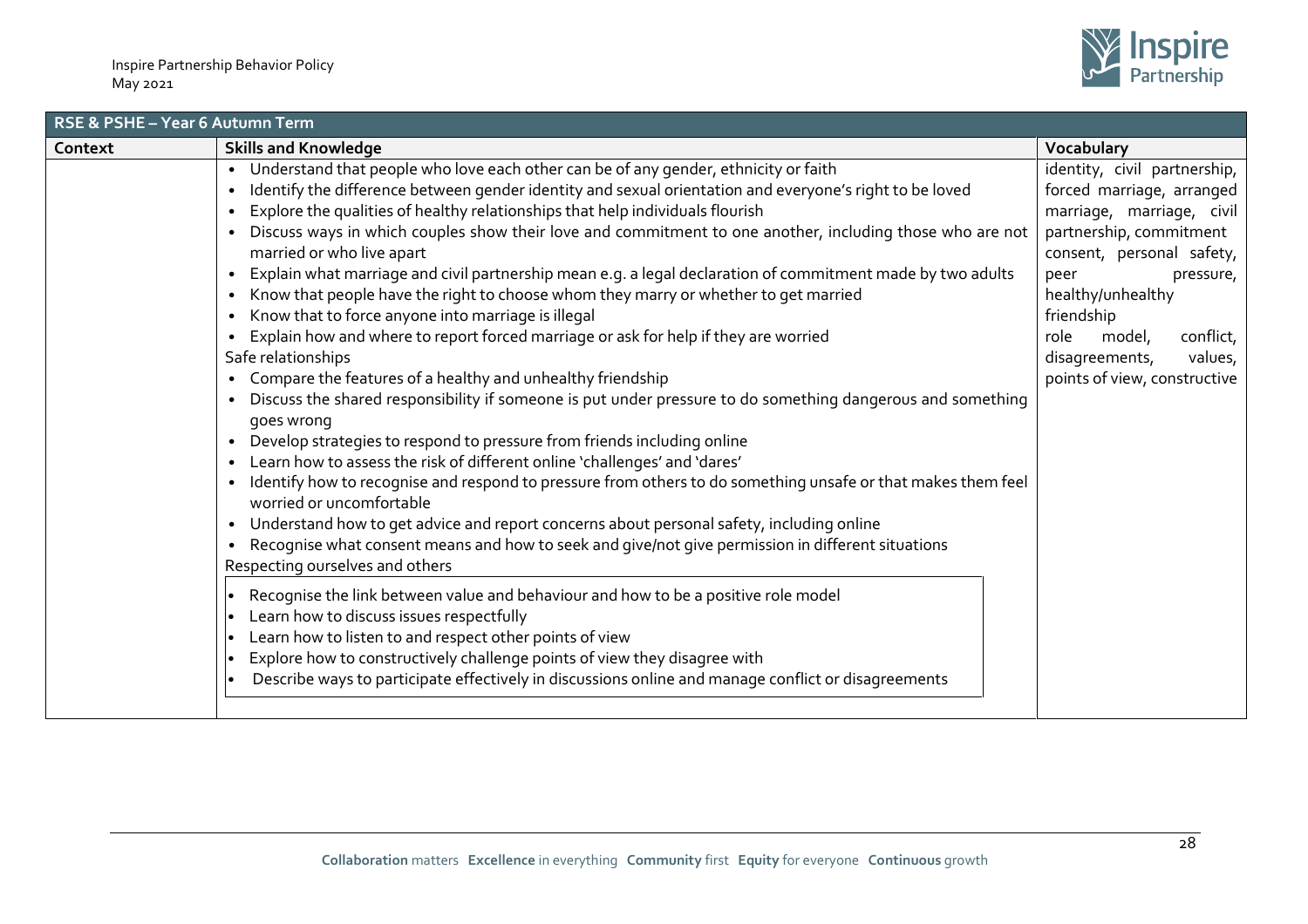

| Year 6 Spring Term           |                                                                                                                                                                                                      |                                                             |  |
|------------------------------|------------------------------------------------------------------------------------------------------------------------------------------------------------------------------------------------------|-------------------------------------------------------------|--|
| Context                      | <b>Skills and Knowledge</b>                                                                                                                                                                          | Vocabulary                                                  |  |
| Living in the wider<br>world | Belonging and community<br>Explain what prejudice means                                                                                                                                              | prejudice,<br>discrimination,<br>influence,<br>stereotypes, |  |
|                              | Differentiate between discrimination and prejudice and how to recognise acts of discrimination<br>Develop strategies to safely respond to and challenge discrimination                               | perpetuate                                                  |  |
|                              | Recognise stereotypes in different contexts and the influence they have on attitudes and understanding of<br>different groups                                                                        |                                                             |  |
|                              | Explore how stereotypes are perpetuated and how to challenge this                                                                                                                                    |                                                             |  |
|                              | Media and digital resilience                                                                                                                                                                         | social media,                                               |  |
|                              | Identify the benefits of safe internet use e.g. learning, connecting and communicating how and why images<br>online might be manipulated, altered, or faked                                          | altered, online content,<br>inappropriate content, age      |  |
|                              | Understand how to recognise when images might have been altered<br>$\bullet$                                                                                                                         | restrictions,<br>manipulate,                                |  |
|                              | Explain why people choose to communicate through social media and some of the risks and challenges of doing<br><b>SO</b>                                                                             | altered                                                     |  |
|                              | Understand that social media sites have age restrictions and regulations for use<br>$\bullet$                                                                                                        |                                                             |  |
|                              | Recognise the reasons why some media and online content is not appropriate for children                                                                                                              |                                                             |  |
|                              | Recognise how online content can be designed to manipulate people's emotions and encourage them to read<br>or share things                                                                           |                                                             |  |
|                              | Know about sharing things online, including rules and laws relating to this<br>$\bullet$                                                                                                             |                                                             |  |
|                              | Understand how to recognise what is appropriate to share online how to report inappropriate online content or<br>contact                                                                             |                                                             |  |
|                              | Money and work                                                                                                                                                                                       | critical<br>consumer,<br>debt,                              |  |
|                              | Explore the role that money plays in people's lives, attitudes towards it and what influences decisions about<br>money                                                                               | fraud, gambling, scams,<br>financial risk, wealth, value    |  |
|                              | Understand value for money and how to judge if something is value for money how companies encourage<br>$\bullet$<br>customers to buy things and why it is important to be a critical consumer        | for money, companies,<br>consumer, customer                 |  |
|                              | Describe how having or not having money can impact on a person's emotions, health and wellbeing<br>$\bullet$                                                                                         |                                                             |  |
|                              | Identify common risks associated with money, including debt, fraud and gambling how money can be gained<br>or lost e.g. stolen, through scams or gambling and how these put people at financial risk |                                                             |  |
|                              | Explain how to get help if they are concerned about gambling or other financial risks                                                                                                                |                                                             |  |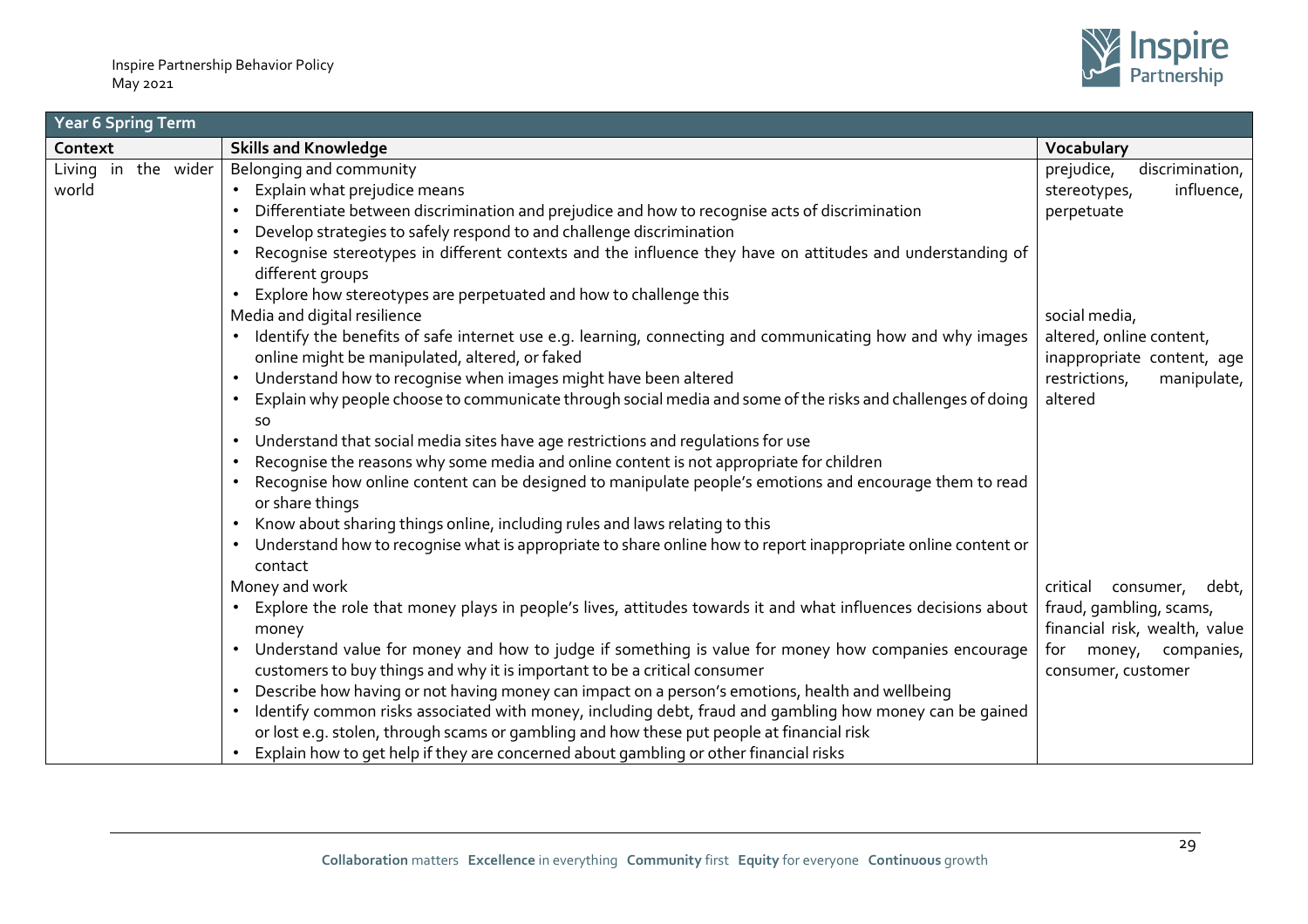

| Year 6 Summer Term |                                                                                                                                                                                                                            |                                                   |  |  |
|--------------------|----------------------------------------------------------------------------------------------------------------------------------------------------------------------------------------------------------------------------|---------------------------------------------------|--|--|
| Context            | <b>Skills and Knowledge</b>                                                                                                                                                                                                | Vocabulary                                        |  |  |
|                    | Health and Wellbeing                                                                                                                                                                                                       | conflicting feelings,                             |  |  |
|                    | Physical health and mental wellbeing                                                                                                                                                                                       | grief, positive<br>habits,                        |  |  |
|                    | • Understand that mental health is just as important as physical health and that both need looking after                                                                                                                   | mental health, loneliness,                        |  |  |
|                    | Recognise that anyone can be affected by mental ill-health and that difficulties can be resolved with help and<br>support                                                                                                  | support, cope, coping<br>sexual intercourse,      |  |  |
|                    | Explore how negative experiences such as being bullied or feeling lonely can affect mental wellbeing<br>Develop positive strategies for managing feelings                                                                  | consenting<br>adults,<br>intimate, sperm,<br>egg, |  |  |
|                    | Understand that there are situations when someone may experience mixed or conflicting feelings                                                                                                                             | fertilisation,<br>womb,                           |  |  |
|                    | Explain how feelings can often be helpful, whilst recognising that they sometimes need to be overcome                                                                                                                      | pregnancy, contraception,                         |  |  |
|                    | Recognise that if someone experiences feelings that are not so good (most or all of the time) – help and support                                                                                                           | penis, vagina, ejaculation,                       |  |  |
|                    | is available                                                                                                                                                                                                               | wet dream, parent, carer,<br>transition           |  |  |
|                    | Identify where they and others can ask for help and support with mental wellbeing in and outside school<br>• Understand the importance of asking for support from a trusted adult about the changes that may occur in life | personal information,                             |  |  |
|                    | including death, and how these can cause conflicting feelings                                                                                                                                                              | appropriate<br>images,                            |  |  |
|                    | Explore that changes can mean people experience feelings of loss or grief about the process of grieving and how<br>grief can be expressed                                                                                  | inappropriate images,<br>misuse,                  |  |  |
|                    | Develop strategies that can help someone cope with the feelings associated with change or loss                                                                                                                             | nicotine,                                         |  |  |
|                    | Identify how to ask for help and support with loss, grief or other aspects of change how balancing time online<br>with other activities helps to maintain their health and wellbeing                                       | alcohol,<br>medicines,                            |  |  |
|                    | Develop strategies to manage time spent online and foster positive habits e.g. switching phone off at night                                                                                                                | illegal drugs,                                    |  |  |
|                    | Identify what to do and whom to tell if they are frightened or worried about something they have seen online                                                                                                               |                                                   |  |  |
|                    | Growing and changing                                                                                                                                                                                                       |                                                   |  |  |
|                    | • Recognise some of the changes as they grow up e.g. increasing independence and what being more<br>independent might be like, including how it may feel about the transition to secondary school and how this may         |                                                   |  |  |
|                    | affect their feelings about how relationships may change as they grow up or move to secondary school                                                                                                                       |                                                   |  |  |
|                    | Develop practical strategies that can help to manage times of change and transition e.g. practicing the bus route<br>to secondary school                                                                                   |                                                   |  |  |
|                    | Identify the links between love, committed relationships and conception what sexual intercourse is, and how it<br>$\bullet$                                                                                                |                                                   |  |  |
|                    | can be one part of an intimate relationship between consenting adults                                                                                                                                                      |                                                   |  |  |
|                    | Understand how pregnancy occurs i.e. when a sperm meets an egg and the fertilised egg settles into the lining<br>of the womb                                                                                               |                                                   |  |  |